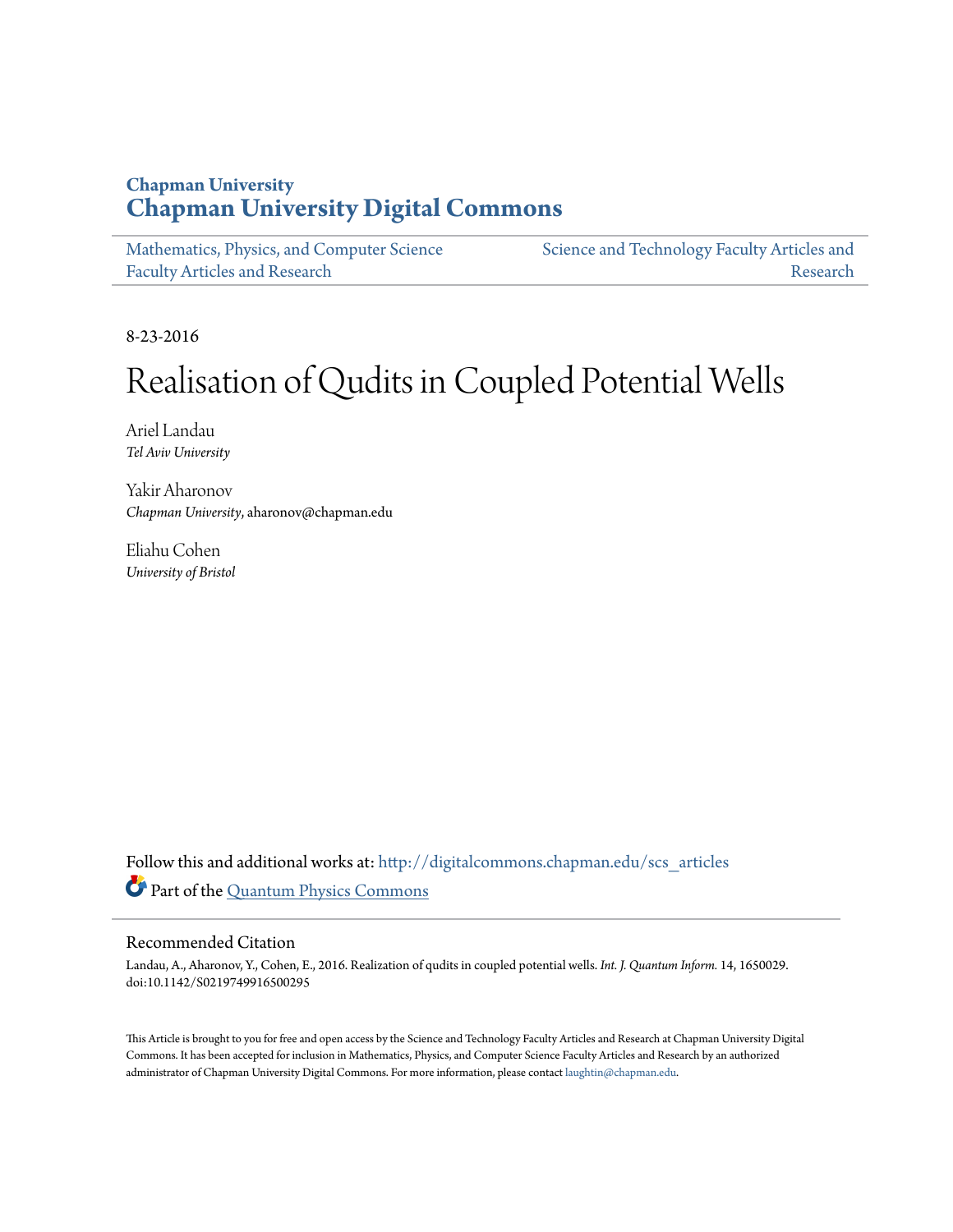# Realisation of Qudits in Coupled Potential Wells

### **Comments**

This is a pre-copy-editing, author-produced PDF of an article accepted for publication in *International Journal of Quantum Information*, volume 14, in 2016 following peer review. The definitive publisher-authenticated version is available online at [DOI: 10.1142/S0219749916500295.](http://dx.doi.org/10.1142/S0219749916500295)

**Copyright** World Scientific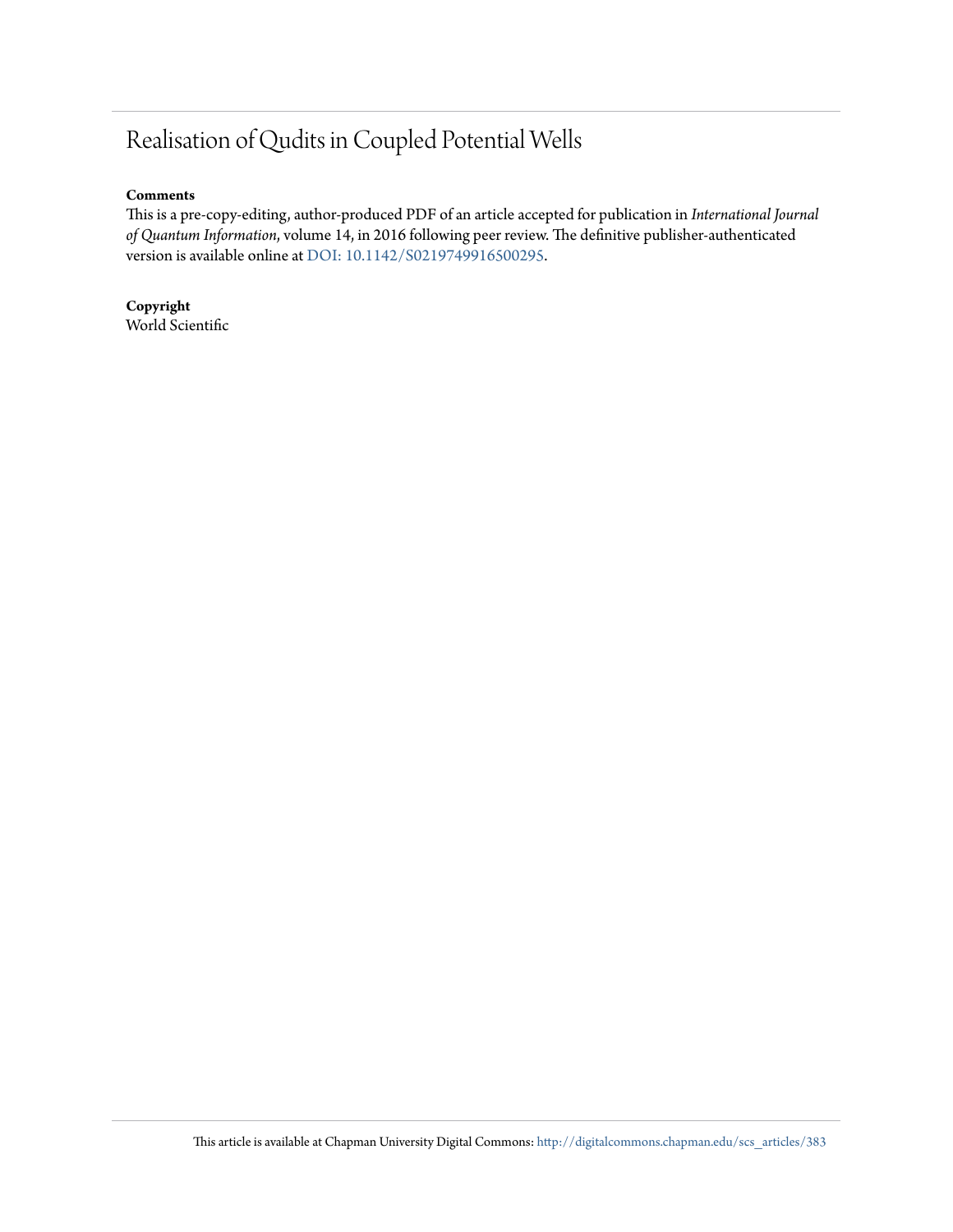# arXiv:1605.04566v2 [quant-ph] 31 Aug 2016 arXiv:1605.04566v2 [quant-ph] 31 Aug 2016

### Realisation of Qudits in Coupled Potential Wells

Ariel Landau<sup>1</sup>, Yakir Aharonov<sup>1,2</sup>, Eliahu Cohen<sup>3</sup>

<sup>1</sup>School of Physics and Astronomy, Tel-Aviv University, Tel-Aviv 6997801, Israel

<sup>2</sup>Schmid College of Science, Chapman University, Orange, CA 92866, USA

<sup>3</sup>H.H. Wills Physics Laboratory, University of Bristol, Tyndall Avenue, Bristol, BS8 1TL, U.K

PACS numbers:

### ABSTRACT

Quantum computation strongly relies on the realisation, manipulation and control of qubits. A central method for realizing qubits is by creating a double-well potential system with a significant gap between the first two eigenvalues and the rest. In this work we first revisit the theoretical grounds underlying the double-well qubit dynamics, then proceed to suggest novel extensions of these principles to a triple-well qutrit with periodic boundary conditions, followed by a general d-well analysis of qudits. These analyses are based on representations of the special unitary groups  $SU(d)$  which expose the systems' symmetry and employ them for performing computations. We conclude with a few notes on coherence and scalability of d-well systems.

### INTRODUCTION

The use of quantum mechanical systems for information processing and computation has been studied extensively over the last decades. Models have been well established for using the principles of quantum mechanics to achieve computational advantages in the form of a speedup over classical methods, and to allow efficient simulation of physical systems. However, a central challenge on the way to fulfilling these goals continues to lie in the realisation of such systems - how to construct a large-scale system, which entails the required quantum properties and at the same time allows efficient manipulations necessary for performing these tasks.

Some of the main techniques for the realisation problem feature the use of a double-well potential system to store and manipulate the qubit. Realisations of a doublewell-based qubit have been demonstrated using superconducting circuits (SQUID), which provide efficient control over the qubit transformations and feasible integration with electronic circuitry  $[1, 2]$  $[1, 2]$  $[1, 2]$ .

As an alternative to the qubit, work has been done

to study the analogue 3-state register, the qutrit, and more generally the d-state *qudit*. Several advantages of using qutrits and qudits rather than qubits have been discussed, e.g. in the context of improved fault-tolerance [\[3,](#page-17-2) [4\]](#page-17-3) and advantages in cryptography [\[5,](#page-18-0) [6\]](#page-18-1). Motivated by these results we suggest a novel periodic triple-well qutrit system. On the one hand, it is based on the known control and manipulation principles of the double-well qubit, while on the other hand it presents special symmetries beneficial to the higher dimensional analysis of its evolution and control using the fundamental representation of  $SU(3)$ . We further opt for a generalization of these concepts to a general dimension periodic d-well qudit, with a central role played by the respective representation of  $SU(d)$ .

The paper is organized as follows: Sec. 1 reviews the dynamics of a particle in a double-well potential while emphasizing its close relations with a spin-1/2 system. We mostly discuss in this introductory section the methods for control and manipulation of the qubit state with the underlying goal of efficient execution of general transformations. This simple analysis will be hopefully useful in the rest of the paper which manifests its main contribution. Sec. 2 proposes the extension to a periodic triplewell qutrit system, discussing its dynamics and manipulation with regard to a set of transformations in  $SU(3)$ . Sec. 3 aims to further extend the above ideas in a system of  $d > 3$  wells, and in particular the corresponding evolution of a qudit in the scope of  $SU(d)$ . Two different topologies are considered for the problem: (i) a fully-connected well system featuring a highly symmetrical solution; (ii) a cyclic linearly-connected well chain, featuring a Bloch-state based solution, and essentially of higher feasibility.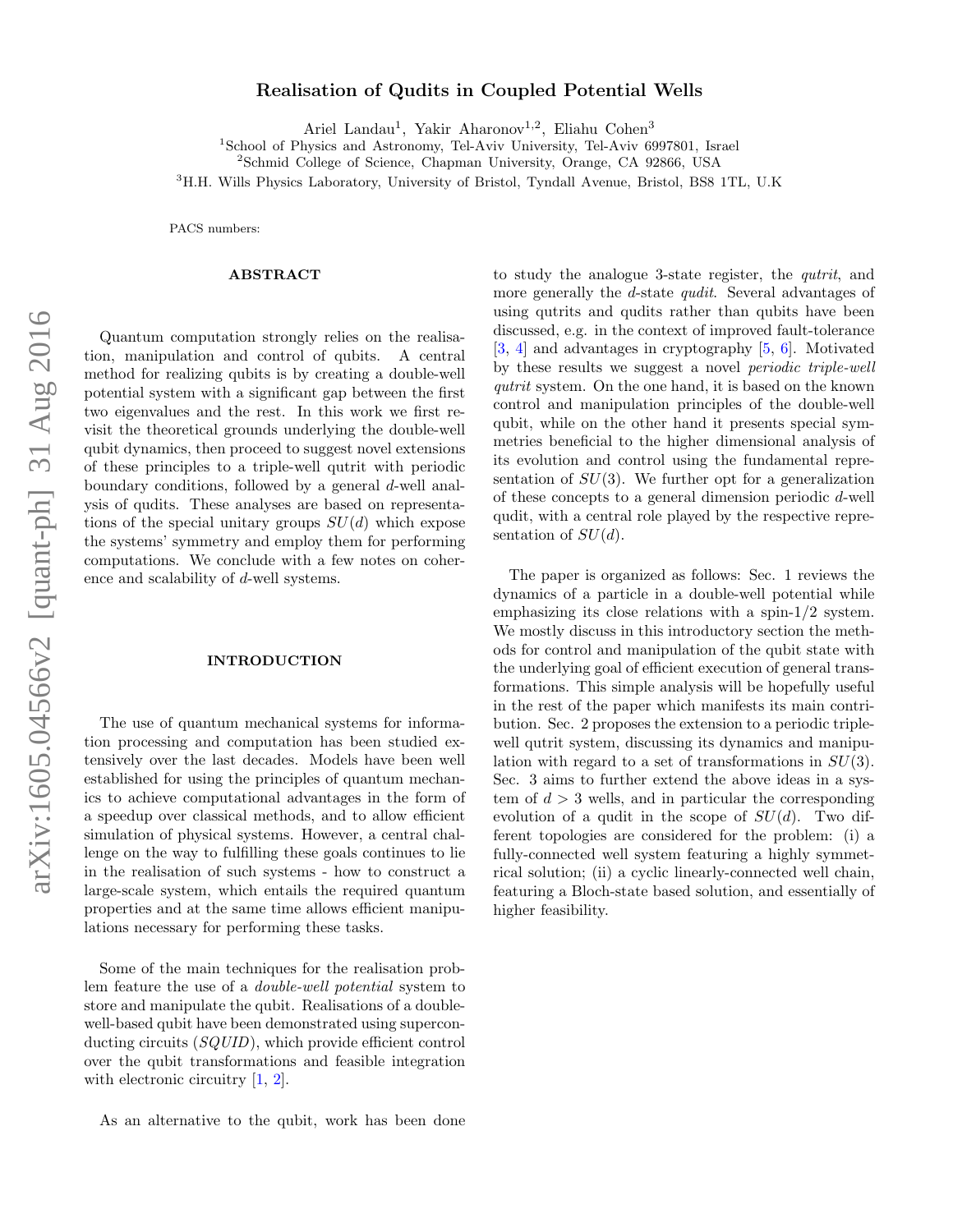### <span id="page-3-4"></span>1. REVISITING THE DOUBLE-WELL POTENTIAL

### Review of States and Dynamics

The double-well potential system is a widely considered tool for producing a 2-level system, due to its energy separation featuring a pair of lower states well-separated from the rest of the spectrum:

<span id="page-3-0"></span>
$$
\Delta E_{01} \ll \Delta E_{12}.\tag{1}
$$

Eq. [1](#page-3-0) can be derived by solving the Schrödinger equation for the specific double-well potential form. A solution for the simple square-well case is summarized in Appendix A and further detailed in [\[7\]](#page-18-2).

The energy gap  $\Delta E_{01}$  is related to the tunneling amplitude, denoted by  $\nu$ . As denoted for example in [\[8\]](#page-18-3), this tunneling amplitude can be related to the wavefunction using the WKB approximation

$$
\nu = \frac{\hbar^2}{m} \left( \psi_s \frac{d\psi_s}{dx} \right) \Big|_{x=0} , \qquad (2)
$$

where  $\psi_s$  is the localized wavefunction in the right or left well. The solution can generally be written as [\[9\]](#page-18-4)

<span id="page-3-1"></span>
$$
\nu = C \cdot \exp\left(-\frac{2}{\hbar} \int_{-a/2}^{a/2} dx \sqrt{2m(V(x) - E)}\right), \quad (3)
$$

for a barrier of width a around the origin  $[48]$ . For example, in the square potential (see Appendix  $A$ ) we obtain for  $\nu$  [\[9\]](#page-18-4),

$$
\nu = \frac{2\hbar E\sqrt{2m(V_0 - E)}}{mV_0L} \exp\left(-\frac{2a}{\hbar}\sqrt{2m(V_0 - E)}\right).
$$
 (4)

The proportion between  $\nu$  and  $\Delta E_{01}$  can be simply found in a two-state system analysis, performed in the next section.

Solving the time-dependent Schrödinger equation, it is apparent that the tunneling implies oscillatory dynamics of the 2-level state. Shall we define  $|L\rangle$  and  $|R\rangle$  as

projections on the left and right wells, and take initial conditions of  $|\Psi(t=0)\rangle = |L\rangle$  for example, the right-well probability amplitude  $P_R = \langle R|\Psi\rangle$  then oscillates:

$$
\frac{dP_R}{dt} = \frac{\nu}{\hbar} \sin(\omega t),\tag{5}
$$

with a frequency

$$
\omega = \frac{\Delta E_{01}}{\hbar}.\tag{6}
$$

In general we use the following criteria to define a double-well system, in either one or higher dimensions:

1. Parity symmetry: the two wells are identical under a discrete symmetry denoted by  $P$ , e.g. reflection about  $x = 0$  for a 1D well  $PV(x) = V(-x)$  or about a center plane in 3D,  $PV(x, y, z) = V(x, y, -z)$  [\[49\]](#page-19-1). The commutation relation is therefore satisfied:

<span id="page-3-2"></span>
$$
[H, P] = 0.\t\t(7)
$$

2. The coupling between the two wells is weak enough, i.e. the barrier is high enough, so that Eq. [1](#page-3-0) applies.

These criteria suffice to produce a symmetric and antisymmetric pair of lower states,  $|0\rangle$  and  $|1\rangle$ , which serve as a 2-level system in the low-energy regime (with amplitudes for higher levels negligible,  $\langle k|\Psi\rangle \approx 0$ ;  $k \ge 2$ ).

### 2-level operators

Setting a reference basis of right and left projections, we may write a general two-state symmetric Hamiltonian for the system:

<span id="page-3-3"></span>
$$
H_{2,s} = -\nu \sigma_x = -\nu \begin{pmatrix} 0 & 1 \\ 1 & 0 \end{pmatrix}, \tag{8}
$$

with  $\nu$  the tunneling amplitude (Eq. [3\)](#page-3-1), and the basis vectors

$$
|\uparrow\rangle = \begin{pmatrix} 1 \\ 0 \end{pmatrix}, |\downarrow\rangle = \begin{pmatrix} 0 \\ 1 \end{pmatrix} \tag{9}
$$

are localized states in the right/left well, namely  $|R\rangle$ ,  $|L\rangle$ .

The Hamiltonian's invariance to a ↑⇔↓ swap manifests the parity symmetry defined in Eq. [7.](#page-3-2) Solving for the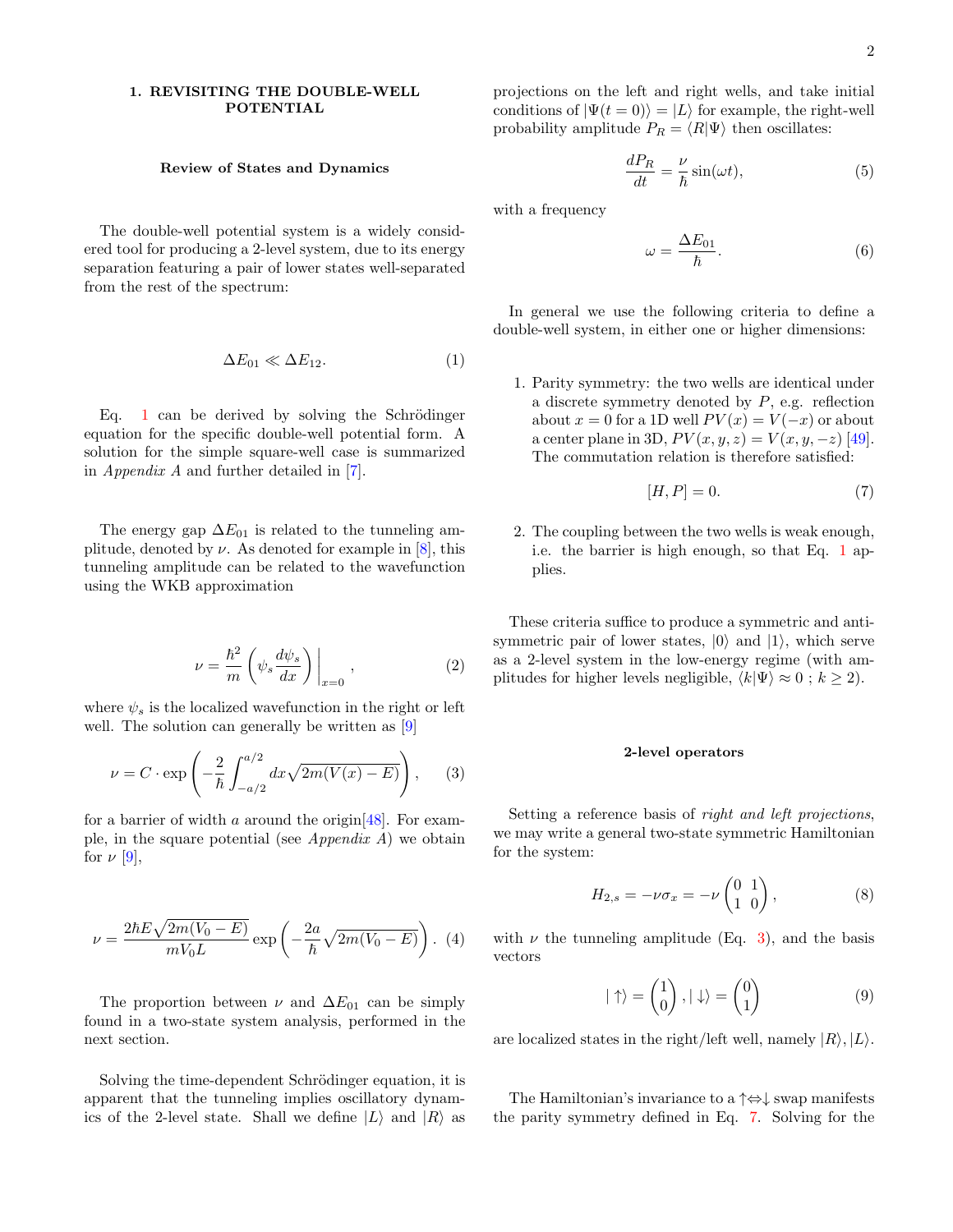energy eigenstates relates the tunneling amplitude with the energy gap:

<span id="page-4-2"></span>
$$
E_{0,1} = \pm \nu \quad \Rightarrow \quad \Delta E_{01} = 2\nu. \tag{10}
$$

Thus, remaining in the low energy regime with significant amplitudes held only for the states  $|0\rangle, |1\rangle$ , we may treat the system as equivalent to a spin-1/2 particle, under the generating group  $\frac{1}{2}\sigma_i$  with  $\sigma_i$  being the Pauli matrices:

$$
\sigma_x = \begin{pmatrix} 0 & 1 \\ 1 & 0 \end{pmatrix}, \ \sigma_y = \begin{pmatrix} 0 & -i \\ i & 0 \end{pmatrix}, \ \sigma_z = \begin{pmatrix} 1 & 0 \\ 0 & -1 \end{pmatrix}.
$$
 (11)

The eigenvectors of the simplified Hamiltonian  $H_{2,s}$  are the  $\sigma_x$  eigenstates:

<span id="page-4-1"></span>
$$
|0\rangle = \frac{1}{\sqrt{2}} \begin{pmatrix} 1 \\ 1 \end{pmatrix} = |+\rangle, \quad |1\rangle = \frac{1}{\sqrt{2}} \begin{pmatrix} 1 \\ -1 \end{pmatrix} = |-\rangle. \quad (12)
$$

Satisfying the P symmetry, the energy states  $|0\rangle, |1\rangle$  are symmetric and *antisymmetric*, respectively, in context of the P operator.

Mapping the  $\sigma_z$  and  $\sigma_x$  operators to location and energy, respectively, the third generator  $\sigma_y$  remains to be addressed. We shall demonstrate that the corresponding physical quantity for this spin operator is the probability current between the two wells.

The positive/negative probability current values account for the change of total density from the left to the right well and vice versa,

$$
J = i(|L\rangle\langle R| - |R\rangle\langle L|). \tag{13}
$$

In our spin states notation, the flow operator hence acts as  $\frac{d}{dt}\sigma_z$  in the Heisenberg picture. Using our previous identifications of  $\sigma_z \Leftrightarrow |R\rangle\langle R| - |L\rangle\langle L|$  and  $\sigma_x \Leftrightarrow H$  we derive in the Heisenberg picture:

$$
J = \frac{d}{dt}\sigma_z = \frac{i}{\hbar}[H,\sigma_z] = -i\frac{\nu}{\hbar}[\sigma_x,\sigma_z] = i\frac{\nu}{\hbar}\sigma_y. \qquad (14)
$$

Hence, the probability current between wells is proportional to the  $\sigma_y$  in the 2-level notation, with the coefficient  $\frac{\nu}{\hbar}$  corresponding to the maximal current magnitude. The current eigenstates are therefore the  $y_+$ ,  $y_-$  vectors:

$$
|y_{+}\rangle = \frac{1}{\sqrt{2}} \begin{pmatrix} 1 \\ i \end{pmatrix}, \qquad |y_{-}\rangle = \frac{1}{\sqrt{2}} \begin{pmatrix} 1 \\ -i \end{pmatrix}. \tag{15}
$$

It is straightforward to show that these states also produce maximal (positive) and minimal (negative) values of probability current at  $x = 0$ :

$$
\frac{dP_L}{dt} = -\frac{dP_R}{dt} = \int_0^\infty \frac{d\rho(x)}{dt} dx = j(x)|_{x=0} , \qquad (16)
$$

where  $j(x) = \frac{\hbar}{2mi} \left( \Psi^* \frac{d\Psi}{dx} - \Psi \frac{d\Psi^*}{dx} \right)$ , while using the continuity equation in the rightmost equality.

The relation of energy, current and position to the qubit operators  $\sigma_x$ ,  $\sigma_y$ ,  $\sigma_z$  provides physical meaning to the different qubit transformations, explicitly connecting each one with a corresponding observable.

### <span id="page-4-3"></span>Dynamics and manipulation

With the Hamiltonian  $H_{2,s}$ , the time evolution of the double-well qubit corresponds to precession about the xaxis, equivalent to a spin-1/2 particle in a magnetic field  $B\hat{x}$ .

In general, the evolution of a state  $|\psi\rangle = \alpha|0\rangle + \beta|1\rangle$ is:

$$
|\psi(t)\rangle = e^{-\frac{i}{\hbar}Ht}|\psi(0)\rangle = e^{-\frac{i}{\hbar}E_0t}\alpha|0\rangle + e^{-\frac{i}{\hbar}E_1t}\beta|1\rangle
$$
  
= 
$$
e^{-\frac{i}{\hbar}E_0t}(\alpha|0\rangle + e^{-i\omega t}\beta|1\rangle).
$$
 (17)

Hence the evolution of a qubit state is periodic:

<span id="page-4-4"></span>
$$
|\psi(t+T)\rangle = e^{i\alpha}|\psi(t)\rangle, \tag{18}
$$

with a global phase  $\alpha$ , and a period T determined by the Rabi frequency:

$$
\omega = \frac{2\pi}{T} = \frac{E_1 - E_0}{\hbar}.
$$
\n(19)

If we intend to perform a transformation on the doublewell qubit, let us first ask what set of qubit transformations would be sufficient. In order to carry out a general unitary transformation, one would alter the Hamiltonian to a modified form

<span id="page-4-0"></span>
$$
H' = \vec{B} \cdot \vec{\sigma} = B_x \sigma_x + B_y \sigma_y + B_z \sigma_z, \tag{20}
$$

for a specific time period, generating a precession about an axis defined by the  $\vec{B}$  direction (using the notation of a spin-1/2 particle in a magnetic field), its magnitude reflecting the precession frequency. The original system Hamiltonian (Eq. [8\)](#page-3-3) refers to the case  $B_x = -\nu, B_y =$  $0, B_z = 0.$ 

As we note later on, to perform a general qubit transformation it is sufficient to control only two of the field components, for instance:

$$
H' = B_x \sigma_x + B_z \sigma_z. \tag{21}
$$

The choice of  $x$  and  $z$  is not incidental; As we show in the following, this form can be realized by inducing asymmetry in the well system.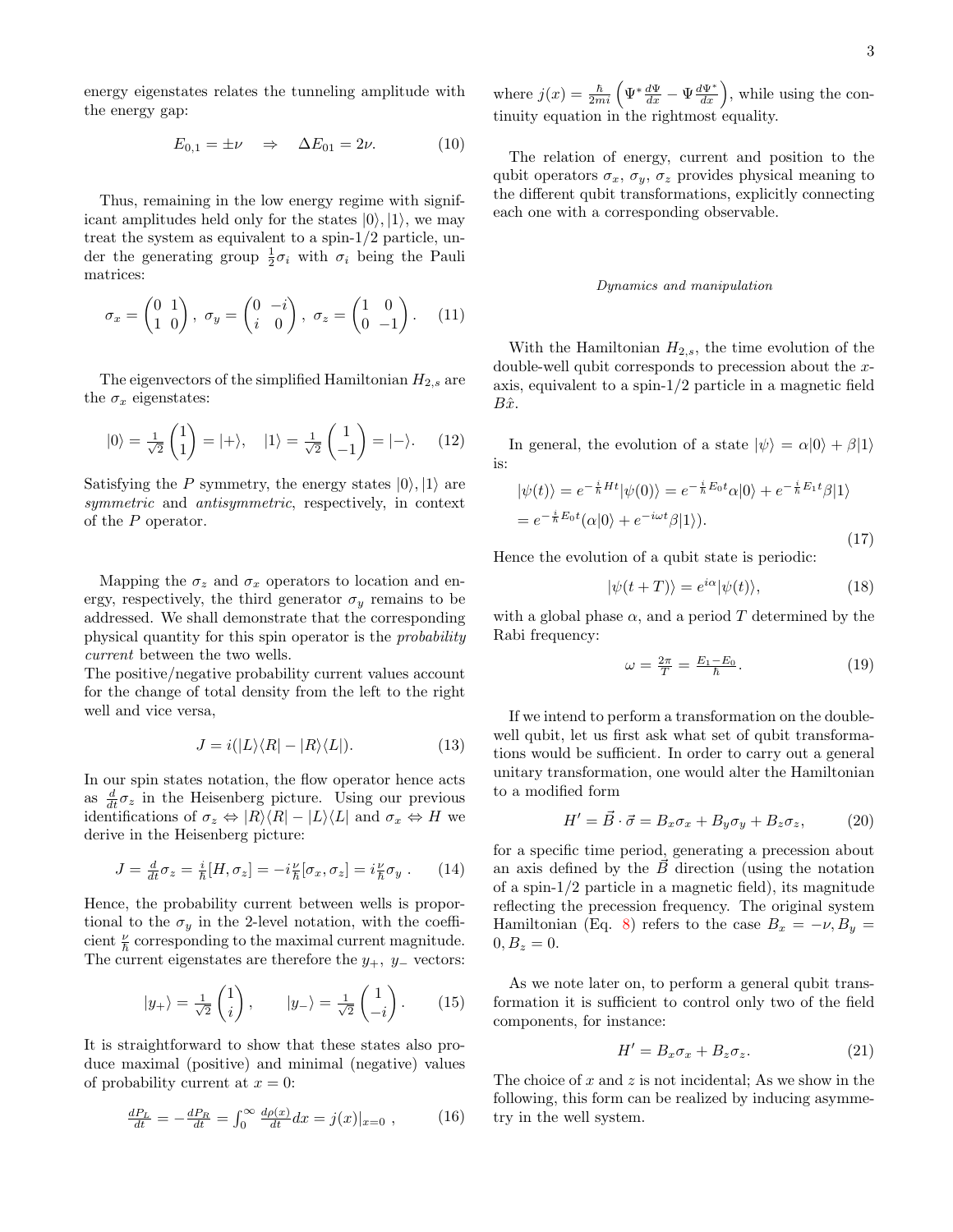### Dynamics in an asymmetric well

We examine the effect of the asymmetry on the eigenstates and energy eigenvalues. Using the notation of Rastelli et al. [\[10\]](#page-18-5), the asymmetry is quantified by a dimensionless parameter  $\eta$ , i.e.  $\eta = 0$  in the symmetric case and  $\eta \neq 0$  otherwise. Our two basis vectors remain the localized states  $\Psi_L(x), \Psi_R(x)$  with *local* energies  $\epsilon_L, \epsilon_R$ , respectively, found by solving the Schrödinger equation locally in the left and right wells. [\[50\]](#page-19-2). The difference between the energies  $\Delta \epsilon = \epsilon_L - \epsilon_R$  is related to the difference between the well depths. [\[51\]](#page-19-3)

As derived by Rastelli et al. in [\[10\]](#page-18-5), the value of  $\nu(\eta)$ in the presence of asymmetry can be derived using the WKB approximation to be

$$
\nu(\eta) = A(\eta)\sqrt{\nu_L(\eta)\nu_R(\eta)},\tag{22}
$$

where

$$
A(\eta) = \frac{1}{2} \left[ \left( \frac{V(0) - \epsilon_L(\eta)}{V(0) - \epsilon_R(\eta)} \right)^{\frac{1}{4}} + \left( \frac{V(0) - \epsilon_R(\eta)}{V(0) - \epsilon_L(\eta)} \right)^{\frac{1}{4}} \right],
$$
\n(23)

and  $\nu_L(\eta)$ ,  $\nu_R(\eta)$  are obtained by two symmetric double-well potentials  $V_L(x, \eta)$  and  $V_R(x, \eta)$ , defined by a symmetric reflection of the left or right side of the asymmetric well, as demonstrated in Fig. [1.](#page-5-0)



<span id="page-5-0"></span>FIG. 1: Construction of the symmetric potentials  $V_L(x, \eta), V_R(x, \eta)$ .

Using the basis states  $\Psi_{L/R}(x)$  in the regime of Eq. [1,](#page-3-0) the ground state and first excited state are

$$
\Psi_0(x) = \sin\left(\frac{\theta}{2}\right) \Psi_L(x) + \cos\left(\frac{\theta}{2}\right) \Psi_R(x),
$$
  

$$
\Psi_1(x) = \cos\left(\frac{\theta}{2}\right) \Psi_L(x) - \sin\left(\frac{\theta}{2}\right) \Psi_R(x),
$$
 (24)

with the angle  $\theta$  related to the Hamiltonian parameters by:

<span id="page-5-1"></span>
$$
\theta = \arctan\left(\frac{\nu(\eta)}{\Delta\epsilon(\eta)/2}\right). \tag{25}
$$

To what degree of asymmetry is this result valid? If the potential is tilted to a certain level, the local ground state of one well begins to interact with the excited state of the other, lower well. Thus, our results hold as long as the energy difference  $\Delta \epsilon$  is not comparable to the oneside energy gap between ground and first excited state,

<span id="page-5-3"></span>
$$
\Delta \epsilon < \epsilon_{s,1} - \epsilon_{s,0} \tag{26}
$$

where s stands for the side of low potential.

Moving on to examine the effects in the 2-level system, the modified Hamiltonian depends on the degree of asymmetry  $\eta$ , and reflects the different energies of the  $|L\rangle, |R\rangle$  states with a tunneling amplitude  $\nu(\eta)$ :

$$
H'(\eta) = \begin{pmatrix} \epsilon_R(\eta) & -\nu(\eta) \\ -\nu(\eta) & \epsilon_L(\eta) \end{pmatrix} . \tag{27}
$$

Removing a  $\frac{1}{2}(\epsilon_L+\epsilon_R)I$  factor as a physically irrelevant global phase, we are left with the Hamiltonian

<span id="page-5-2"></span>
$$
H'(\eta) = \frac{1}{2}\Delta\epsilon(\eta)\sigma_z - \nu(\eta)\sigma_x, \qquad (28)
$$

where  $\Delta \epsilon = \epsilon_L - \epsilon_R$ .

The implication of this asymmetry on the direction of  $\vec{B}$  in the Hamiltonian (Eq. [20\)](#page-4-0), is simply setting  $\vec{B}$  in an angle  $\theta$  (Eq. [25\)](#page-5-1) from the  $\hat{z}$  direction in the XZ plane.

In the case of symmetric energies,  $\epsilon_L = \epsilon_R$ , the resulting angle is  $\theta = \frac{\pi}{2}$  and  $\vec{B}$  is aligned with  $\sigma_x$ , resorting to the symmetric and antisymmetric states of the symmetric double-well in Eq. [12.](#page-4-1)

The two-state eigenvectors of the asymmetric system are thus

$$
|0(\theta)\rangle = \begin{pmatrix} \sin\frac{\theta}{2} \\ \cos\frac{\theta}{2} \end{pmatrix}, \quad |1(\theta)\rangle = \begin{pmatrix} \cos\frac{\theta}{2} \\ -\sin\frac{\theta}{2} \end{pmatrix}.
$$
 (29)

The two energy eigenvalues are straightforwardly found from Eq. [28](#page-5-2) to be

$$
\Delta E_{01} = 2\sqrt{\left(\frac{\Delta\epsilon}{2}\right)^2 + \nu^2(\eta)},\tag{30}
$$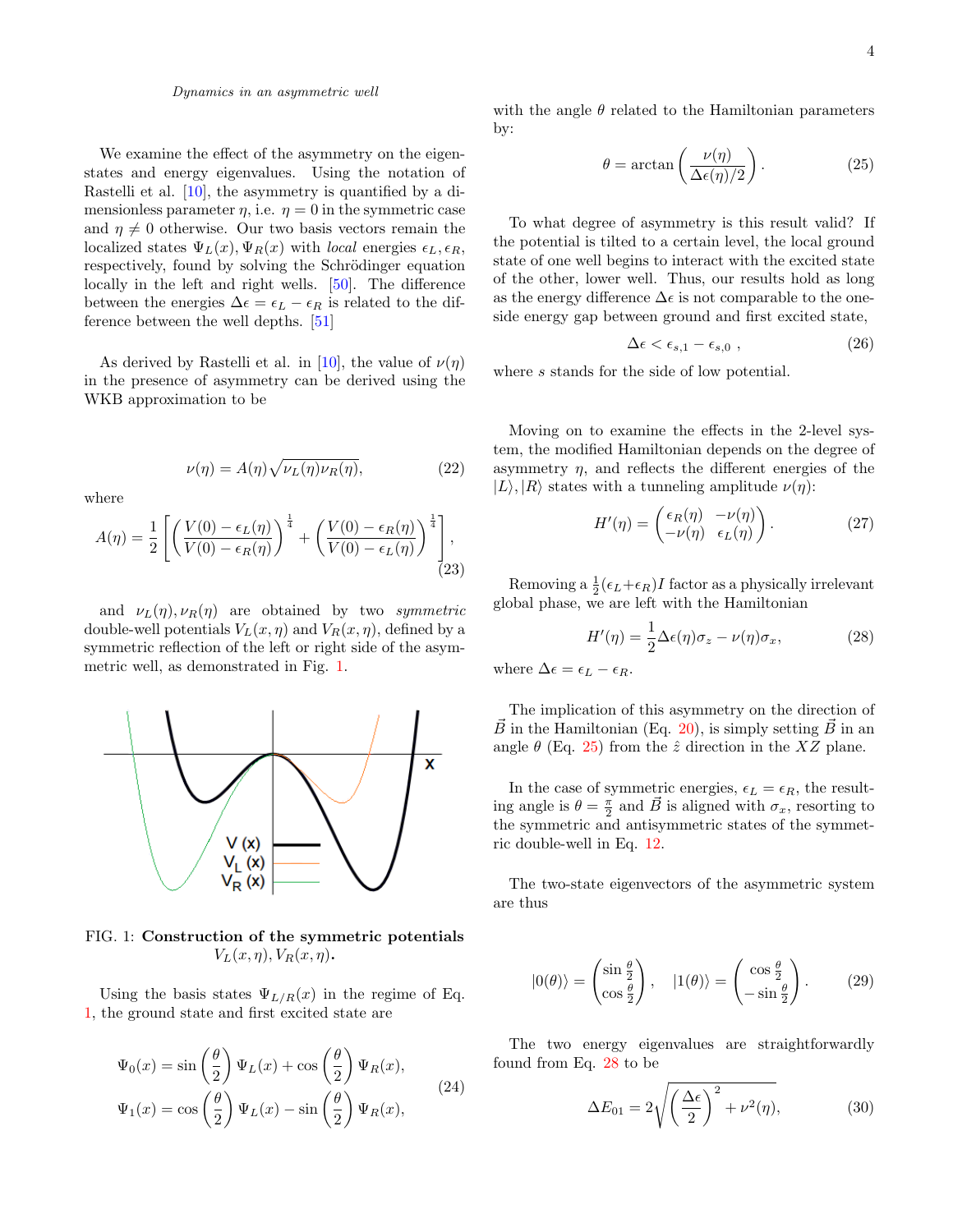reducing to Eq. [10](#page-4-2) for  $\Delta \epsilon = 0$ .

The asymmetric eigenstates  $|0(\theta)\rangle, |1(\theta)\rangle$  hence imply a modified dynamics of the qubit state. The state now 'oscillates' around  $\vec{B}(\theta)$ , rather than  $\sigma_x$ . The Rabi frequency  $\omega = \frac{\Delta E_{01}}{\hbar}$  is now increased relative to the symmetric case of Eq. [10.](#page-4-2)

### Implementation: The controllable SQUID double-well

An instructive example for a double-well implementation, extensively studied and tested, is via the use of superconductor devices, based on the Josephson effect [\[11\]](#page-18-6), and specifically, the RF-SQUID circuit [\[1,](#page-17-0) [12\]](#page-18-7). A full analysis of this device, namely the *double SQUID*, is presented in [\[1\]](#page-17-0). We shall briefly describe the system and introduce its resulting Hamiltonian.



<span id="page-6-0"></span>FIG. 2: The double SQUID setup with readout coupling.

A scheme of the double SQUID is given in Fig. [2.](#page-6-0) The two sides of the junction with capacitance C and critical current  $I_0$  are connected by a superconducting loop with inductance  $L[52]$  $L[52]$  (the inner loop inductance is assumed negligible). An external flux  $\Phi_x$  is imposed through the loop by an auxiliary coil. Taking the flux through the superconducting loop  $\phi = \frac{\Phi}{\Phi_b}$  as the quantum variable  $(\Phi_b = \frac{\Phi_0}{2\pi}$  with  $\Phi_0$  the flux quantum,  $\Phi_0 = \frac{h}{2e} = 2.07$ .  $10^{-15}\tilde{Wb}$ , and its conjugate variable the charge on the capacitance, p, the resulting Hamiltonian is

$$
H = \frac{p^2}{2M} + \frac{\phi_b^2}{L} \left[ \frac{1}{2} (\phi - \phi_x)^2 - \beta (\phi_c) \cos(\phi) \right], \quad (31)
$$

where  $p = Q\phi_b$  is the conjugate momentum of  $\phi$ , with Q the charge on the capacitor;  $M = C \Phi_b^2$  is the effective mass;  $\beta(\phi_c) = \left(\frac{2LI_0}{\phi_b}\right)$ ;  $\phi_x$  and  $\phi_c$  are the control fluxes in reduced units  $\phi_x = \frac{\Phi_x}{\Phi_b}, \phi_c = \frac{\Phi_c}{\Phi_b}.$ 

The resulting potential is a continuous double-well as

shown in Fig. [3a](#page-6-1). The potential barrier height is modified by changes in  $\Phi_c$  [\(3b](#page-6-1)). An asymmetry in the wells' energies may be induced by tuning  $\Phi_x$  [\(3c](#page-6-1)). The resulting two-state system is also referred to as a flux qubit. Note that the state readout is done via coupling of the flux with a second SQUID, activated when the measurement is needed. However, other readout methods exist. [\[1,](#page-17-0) [13\]](#page-18-8)



<span id="page-6-1"></span>FIG. 3: Double SQUID potential plots. (a) A symmetric double-well example, where the energies of the ground state (blue), first excited state (red) and second excited state (green) are denoted. (b) The effect of the control flux  $\Phi_c$  on the potential barrier. (c) The effect of the control flux  $\Phi_x$  on the symmetry.

Note that in practice, to maintain quantum coherence in a given two-state system, it has to be cooled down to very low temperatures. For the system to be robust to thermal excitations, the energy gap has to significantly exceed the thermal energy:

$$
k_b T \ll \Delta E_{01}.\tag{32}
$$

This condition sets a lower bound to the Rabi frequency in the high barrier state of  $\Phi_c$ . A temperature of 1K corresponds to a frequency of  $20GHz$ , while the typical range of the SQUID qubit is around  $1 \sim 20 GHz$ (see [\)](#page-4-3); thus it is required to cool the system to about  $20mK$  or below [\[14\]](#page-18-9).

Other noise sources contribute to the decoherence of the qubit state, which vary in dominance per system conditions. These factors normally divide into two classes - energy relaxation (drifting towards the lower energy state) and dephasing (diffusing of the vector in the longitudinal direction). For further details and analysis of decoherence factors, see [\[14,](#page-18-9) [15\]](#page-18-10).

We also note that other realisations have been made for the double-well potential, e.g. double quantum dots [\[16\]](#page-18-11) or interacting Bose-Einstein condensates trap [\[17\]](#page-18-12). Nevertheless, the superconducting realisation is of central influence, considering its well-established design in a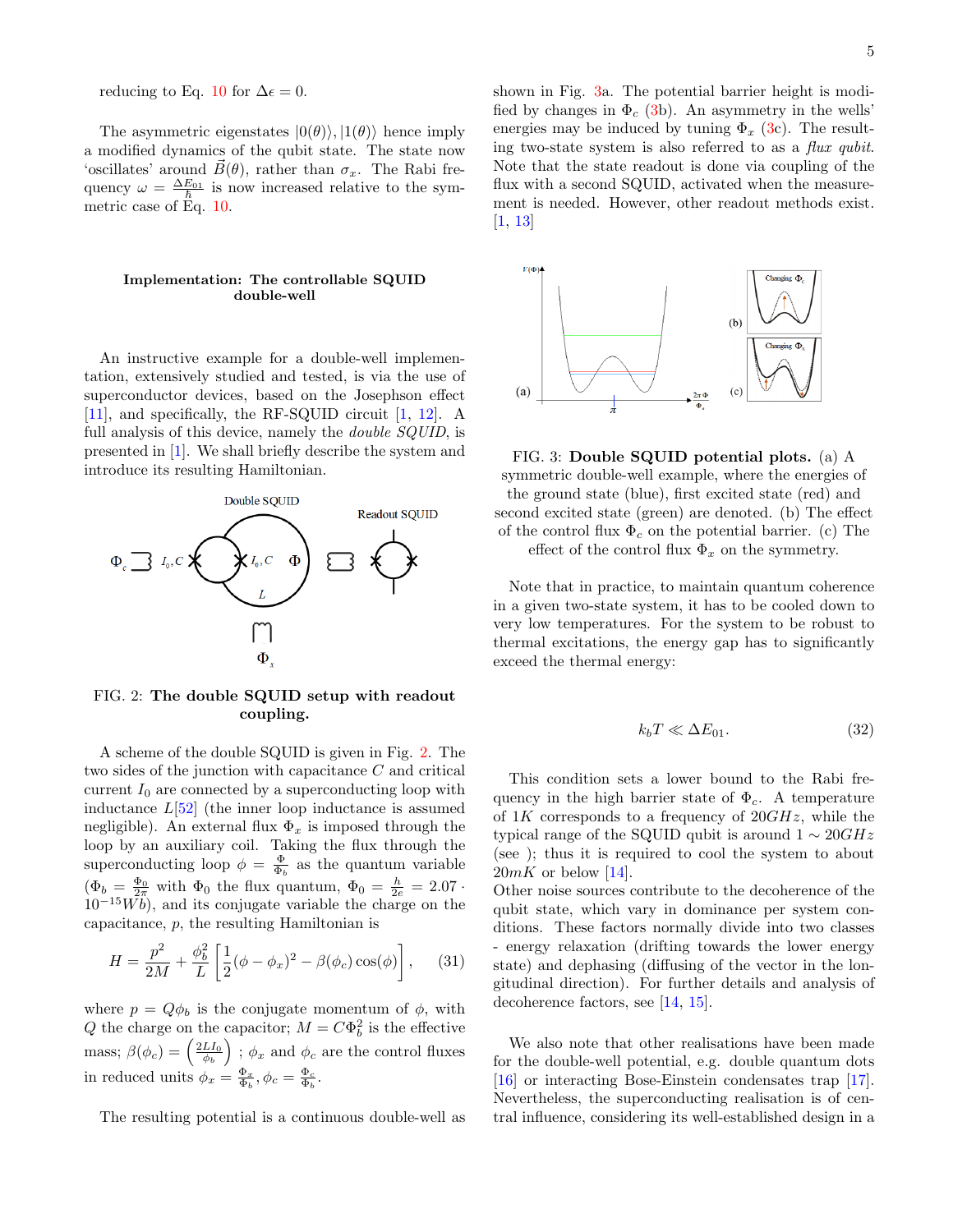scalable size and possibility of on-chip integration with electronic circuits [\[1,](#page-17-0) [2\]](#page-17-1).

### Qubit operations

We may now use the above derivations to describe a procedure of double-well qubit transformation: A desired operation on the 'spin' is translated to a sequence of changes of the potential features - barrier height and asymmetry - which in turn translate in the double SQUID to appropriate pulses in the fluxes  $\Phi_c, \Phi_x$  [\[1,](#page-17-0) [18\]](#page-18-13). The common method of control is via RF-pulses throughout the coils; however, in their work, Castelli et al. introduce a short pulse method for 'ultra-fast' manipulation of the qubit [\[1\]](#page-17-0). Further implementation related questions of operation frequency and coherence time are addressed later in this section.

We list and show the qubit operations in the system; First rotations about the X- and Z- axes, then a tilted XZ axis, and finally the generation of rotations about any axis in the Bloch sphere using the former steps.

### X-rotation

Rotation about the x-axis corresponds to  $B_z = 0$  in the Hamiltonian [\(28\)](#page-5-2), or simply the unperturbed Hamiltonian [\(8\)](#page-3-3). The Rabi oscillation frequency may be changed by adjusting the tunneling amplitude ( $\Phi_c$  control). In [\[1\]](#page-17-0), a rapid lowering of the barrier was used for reaching a single-well condition, before resetting the high barrier after some time  $\Delta t$ . The rotation angle  $\alpha$  then depends on the precession time by  $\alpha \approx \omega \Delta t$ . The potential change cannot be too fast though, or it would excite upper energy levels[\[53\]](#page-19-5). Thus the Rabi frequency varies and the rotation angle is

<span id="page-7-0"></span>
$$
\alpha = \int_0^{\Delta t} \omega(t) dt,
$$
\n(33)

setting  $t = 0$  as the gate initialization moment.

The resulting qubit gate is an X-rotation,  $R_x(\alpha)$ :

<span id="page-7-1"></span>
$$
R_x(\alpha) = \begin{pmatrix} \cos\frac{\alpha}{2} & -i\sin\frac{\alpha}{2} \\ -i\sin\frac{\alpha}{2} & \cos\frac{\alpha}{2} \end{pmatrix}.
$$
 (34)

For the special case of  $\alpha = \pi + 2\pi n, n \in \mathbb{N}$  we get the NOT gate.

### Z-rotation

A rotation about the z-axis, or a phase gate, can be realized by inducing an amplitude-modulated RF pulse to  $\Phi_x$  in the resonance frequency  $\omega$ . The addition to the Hamiltonian is then

$$
\Delta H = \epsilon_{rf} \cos(\omega t) \sigma_z. \tag{35}
$$

In the rotating frame or reference, the RF-pulse produces a Z-rotation with a frequency proportional to  $\epsilon_{rf}$ . The area of the pulse envelope determines the angle of rotation. As the pulse ends, the state returns to its  $x$ precession, and the phase gate is complete as the rotating frame syncs with the original axes [\[20\]](#page-18-14).

The shaping of the pulse is an important issue. The operations are in general desired to be fast, in order to perform as many operations as possible within the qubit coherence time. On the other hand, if the pulse is too fast, it will excite higher energy levels which we intend to avoid.

A solution to this problem was offered by McDermott et al. [\[21\]](#page-18-15) by using SFQ (Single Flux Quantum) technique: the control flux is changed not in a single pulse but in a series of short and weak pulses, with pulse-to-pulse spacing equal to the period of the oscillation, i.e.

$$
\Phi_x(t) = \Phi_0[\delta(t) + \delta(t - T) + \dots + \delta(t - (n - 1)T)], \text{ (36)}
$$

where  $\Phi_0 = \frac{h}{2e}$  is the flux quantum[\[54\]](#page-19-6), T is the oscillation period and  $n$  is the number of pulses. This approach is analogous to pumping up a swing by giving a short pulse once per cycle rather than forcing the swing throughout its entire movement. Since the pulses add up coherently, the deposited energy scales as  $n^2$  and an operation can be carried out in the order of  $\sim$  40 pulses, with a typical total time of several  $ns$  [\[21\]](#page-18-15).

### Tilted XZ-rotation

Using the asymmetry control  $(\Phi_x)$  we may tilt the rotation axis by an angle  $\theta$  [\(25\)](#page-5-1) from the z-axis, and get the general form of H' where  $B_x, B_z \neq 0$ . The rotation axis  $\hat{B} = \frac{\vec{B}}{|\vec{B}|}$  $\frac{B}{|\vec{B}|}$  is in the XZ plane of the Bloch sphere, as illustrated in Fig. [4.](#page-8-0)

This Hamiltonian generates a Rabi oscillation about the tilted  $\vec{B}$  axis, in an angle  $\alpha$  determined again by Eq. [33.](#page-7-0) However, we note that similarly to the RF-pulse case, the transition of the axis from its previous position is carried out in a finite time in order to not excite high energy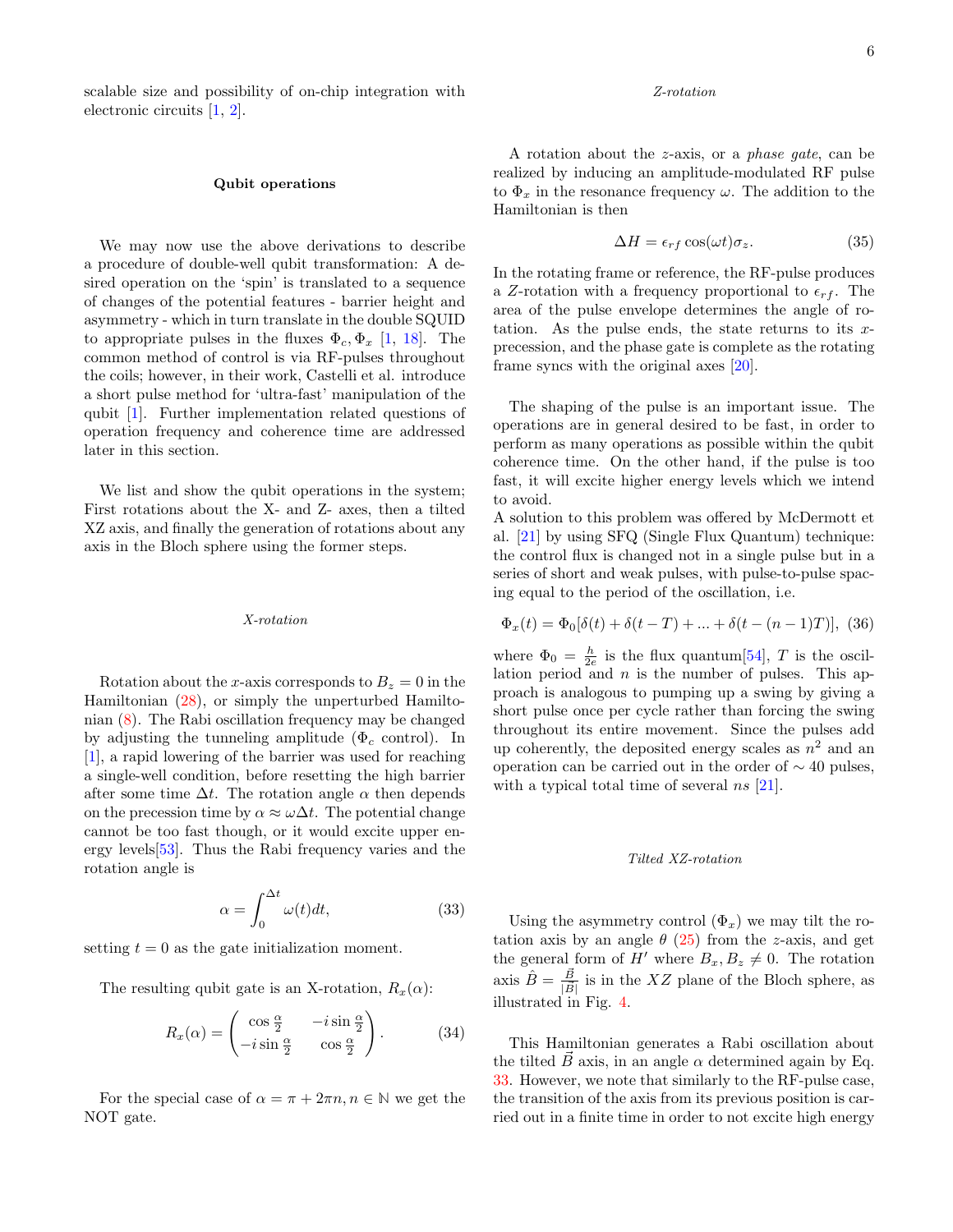

<span id="page-8-0"></span>FIG. 4: The  $\ddot{B}$  axis in the Bloch sphere.

levels. The rotation of the state during the time of transition may not be neglected. This issue may be resolved again by using a pulse train approach: The Hamiltonian is changed not in a single pulse but in a series of short and weak pulses. Their spacing is synchronized in each step with the current precession frequency  $\omega = \frac{\Delta E_{01}}{\hbar}$  so that for step i:

$$
T_i = \frac{2\pi}{\omega_i},\tag{37}
$$

and the pulse train has the form

$$
\Phi_x(t) = \Phi_0[\delta(t) + \delta(t - T_1) + \dots + \delta(t - \sum_{i=1}^N T_i)].
$$
 (38)

This process ends with the  $\vec{B}$  axis tilted in the desired angle, without disorienting the state from its initial alignment.

Taking  $\vec{n} = (\sin \theta, 0, \cos \theta)$  as the  $\vec{B}$  direction, we may write the gate matrix:

$$
R_{\theta}(\alpha) = \cos \frac{\alpha}{2} I - i \sin \frac{\alpha}{2} (\sigma_x \sin \theta + \sigma_z \cos \theta)
$$
  
= 
$$
\begin{pmatrix} \cos \frac{\alpha}{2} + i \sin \frac{\alpha}{2} \cos \theta & -i \sin \frac{\alpha}{2} \sin \theta \\ -i \sin \frac{\alpha}{2} \sin \theta & \cos \frac{\alpha}{2} - i \sin \frac{\alpha}{2} \cos \theta \end{pmatrix}.
$$
 (39)

The special case  $\theta = \frac{\pi}{2}$  coincides with [\(34\)](#page-7-1) as we would expect.

As an example, shall we set the parameters to  $2\nu = \Delta \epsilon$ for an angle  $\theta = \frac{\pi}{4}$ , and a  $\Delta t$  which gives  $\alpha = \pi + 2\pi k$ (where  $k \in \mathbb{N}$ ), we receive the *Hadamard gate*, namely

<span id="page-8-1"></span>
$$
H = \frac{1}{\sqrt{2}} \begin{pmatrix} 1 & 1 \\ 1 & -1 \end{pmatrix} . \tag{40}
$$

How far can  $\hat{B}$  be tilted from  $\hat{x}$ ? Eq. [25](#page-5-1) holds in the regime of Eq. [26.](#page-5-3) For a given  $\Delta \epsilon$  within this regime,

we may raise the barrier to make  $\nu$  small to the extent in which thermal noise  $k_bT$  is comparable to the energy gap and decoheres the state. Thus the angle from  $\hat{z}$  is roughly lower-bounded by

$$
\delta \sim \frac{k_b T}{(\epsilon_{s,1} - \epsilon_{s,0})/2},\tag{41}
$$

and B may be practically set in the range  $\theta \in (\delta, \pi - \delta)$ . This allows precessions close to the  $\hat{z}$  axis but not exactly aligned with it. For an exact Z-rotation, the RF method above is available instead.

### The general qubit gate

Any single-qubit gate can be associated with a certain rotation in the Bloch sphere about an axis  $\hat{n}$ , which we may denote as:

$$
\hat{n} = (\sin \theta \cos \psi, \sin \theta \sin \psi, \cos \theta). \tag{42}
$$

This rotation can be achieved in 5 steps of X- and Z-rotations as follows:

$$
R_{\hat{n}}(\alpha) = R_z(\psi')R_x(\theta)R_z(\alpha)R_x(-\theta)R_z(-\psi'), \quad (43)
$$

with  $\psi' = \psi - \frac{\pi}{2}$ . The first steps  $R_x(-\theta), R_z(-\psi')$  transform  $\hat{n}$  to the  $\hat{z}$  axis,  $R_z(\alpha)$  performs the desired rotation, and finally  $R_z(\psi'), R_x(\theta)$  rotate  $\hat{n}$  back to its original orientation.

By applying the symmetric point  $X$ -rotation and RF pulse Z-rotations described above, any general transformation of the qubit may thus be tailored.

Although this approach is quite intuitive, it is not the most efficient in the number of required steps. It can be shown [\[22\]](#page-18-16) that a rotation about a general axis in the sphere,  $R_{\hat{n}}(\phi)$ , may be performed by a two-step rotation about two axes  $\hat{n}_1, \hat{n}_2$  set in one plane, e.g. the XZ plane:

$$
\hat{n}_1 = (\sin \theta_1, 0, \cos \theta_1), \n\hat{n}_2 = (\sin \theta_2, 0, \cos \theta_2).
$$
\n(44)

These axes may be set within one half of the plane without loss of generality, i.e. with angles  $\theta_1, \theta_2 \in [0, \pi]$ .

It is thus straightforward to use the above result for execution of a general single-qubit transformation, using two tilted rotations about proper axes in the XZ plane. We may thus write a general rotation in the Bloch sphere as

$$
R_{\hat{n}}(\phi) = e^{i\eta} R_{\theta_2}(\phi_2) R_{\theta_1}(\phi_1), \tag{45}
$$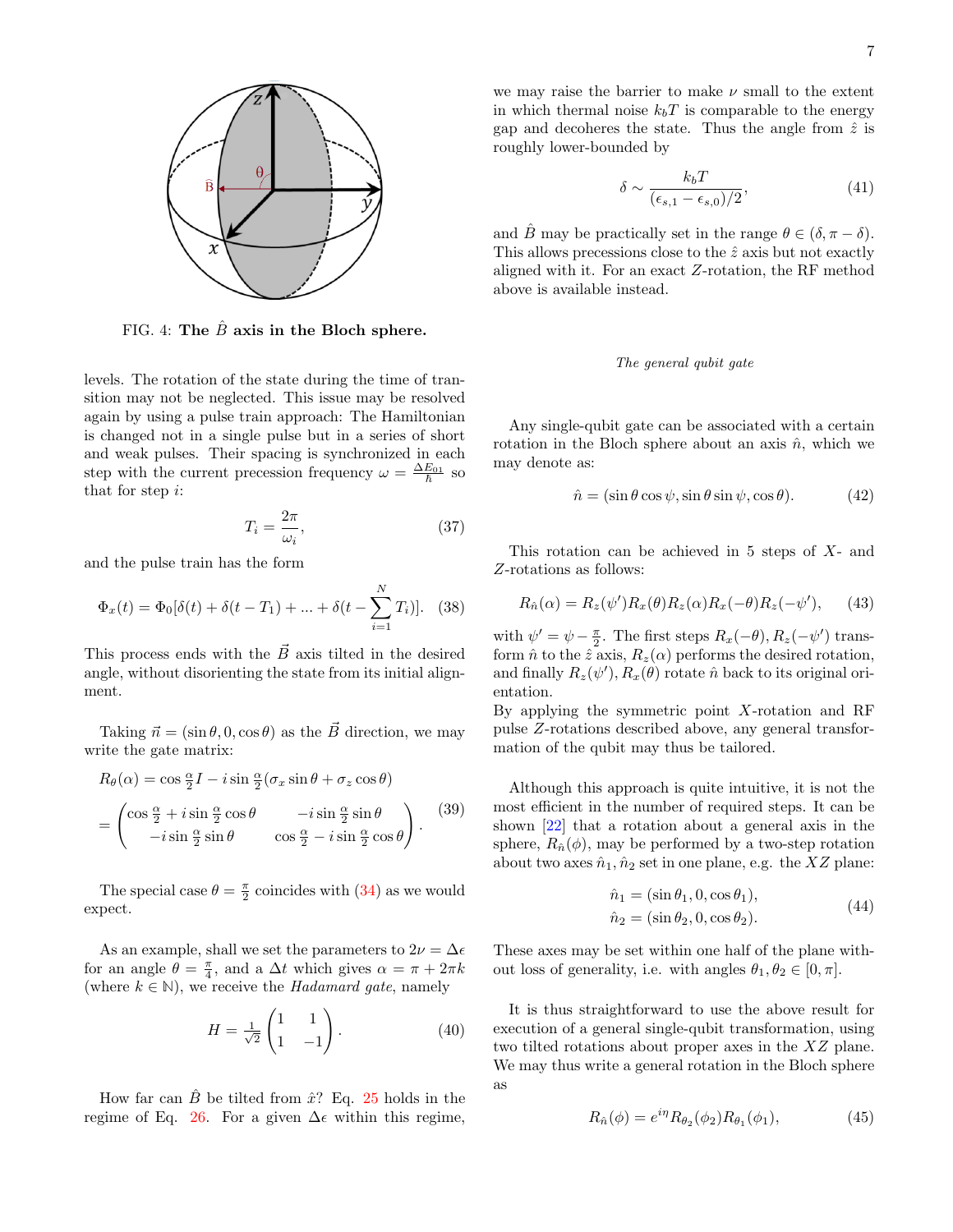where  $\eta$  stands for a global phase.

The rotation  $R_{\hat{n}}(\phi)$  is characterized by three parameters - the spherical coordinates  $\theta, \psi$  of  $\hat{n}$  and the rotation angle  $\phi$ . The right-hand-side however involves five parameters -  $\eta$ ,  $\theta_1$ ,  $\phi_1$ ,  $\theta_2$ ,  $\phi_2$ . The equation is therefore under-constrained, and many solutions exist for the rotations  $R_{\theta_1}(\phi_1), R_{\theta_2}(\phi_2)$ . Solutions may be analytically constructed in a simple procedure - see [\[22\]](#page-18-16) for details and examples.

It is therefore shown that the scheme of inducing asymmetry to carry out  $XZ$  rotations can be used for a general single-qubit operation in only 2 steps. As far as we know, this operational method has not been proposed so far, whereas the asymmetry was mainly used for preparation in  $|L\rangle$  or  $|R\rangle$ , while followed by the X and Z operations described above. The time scale for this SFQ train would in fact be shorter than in the RF pulse case since the  $T_i$ get smaller with  $i$ ; Eventually the arbitrary gate can thus be carried out in the time scale of few ns.

### Qubit preparation

The ability to prepare the qubit state is essential for performing any experiment or computation. In general, preparation of the state can be performed by simply waiting for the system to relax in its ground state.

For instance, preparation of the qubit in a  $|\uparrow\rangle$  or  $|\downarrow\rangle$ state (left/right well) is done by creating an extreme potential tilt, with a  $\Phi_x$  pulse, to the left or right, so that only one well is allowed, and letting the system relax there. This prepares a localization of the system in one side, and following computational operations (changes of  $\Phi_c, \Phi_x$ ) would continue from this point. As mentioned above, this preparation scheme is currently the common use of the  $\Phi_x$  bias flux, rather than XZ axis-tilting.

A preparation of the symmetric  $|+\rangle$  state can be made similarly by relaxing the system with no  $\Phi_x$  tilt, i.e. in the symmetric double-well configuration, where the ground state  $|0\rangle$  coincides with  $|+\rangle$ .

For a general initialization along a  $\cos \alpha \hat{x} + \sin \alpha \hat{z}$  axis, an appropriate  $\Phi_x$  bias is applied for the state to relax there.

### Experimental implementations

The most promising implementation of a double-well qubit nowadays, as discussed above, is using superconductors and the Josephson effect. Several experiments have realized such systems in attempt to observe high coherence times (limited by unwanted couplings in the system), while maintaining control of the qubit and connectivity in a circuit. By coupling the qubit to a stabilizing harmonic oscillator IBM's system (2006) reached coherence times of  $25-35ns$  [\[18\]](#page-18-13). Castellano et al. (2010) have demonstrated oscillations of the flux qubit for several cases of lowering the barrier  $(\Phi_c)$ , thus controlling the oscillation frequency in a range of  $10-25GHz$  with coherence times of order 10ns [\[1\]](#page-17-0).

In recent years (2011 - 2013) several groups have begun using a technique of embedding qubits in 3D cavities. This method has managed to bring the coherence time scale up to 20 - 100  $\mu s$  [\[23,](#page-18-17) [24\]](#page-18-18). The use of such qubits in scalable integrated circuits was demonstrated in 2013 by Barends et al. [\[25\]](#page-18-19). These recent experiments therefore show promising implementations for the double-well Josephson qubit, reaching increasing achievements in the balance of coherence time, control and connectivity [\[26\]](#page-18-20) [\[55\]](#page-19-7). It is apparent that progress in the coherence times has an exponential fashion, resembling that of Moore's Law [\[29,](#page-18-21) [30\]](#page-18-22).

The oscillation frequency  $\frac{\omega}{2\pi}$  differs among systems in the approximate range of  $1 \sim 20 GHz$ , or periods of  $50ps \sim 1ns[14]$  $50ps \sim 1ns[14]$ . A gate such as Z-rotation is claimed to be carried out as fast as  $1 - 2ns$  by Huang et al. [\[31\]](#page-18-23). Roughly estimating 5ns as a sufficient upper limit for arbitrary transformations, recent coherence times of  $> 1\mu s$  already fit hundreds, if not thousands, of consecutive single-qubit gates.

The above analysis describes implementation and control of a 2-level register, or qubit, using a double-well. In the following section a generalization of these principles is presented to a three-level system in a triple-well.

### 2. UP A NOTCH: TRIPLE-WELL AND  $SU(3)$ COMPUTATIONS

In a manner resembling the double-well case, we present a realisation of a qutrit system using a particle in a spatial potential. For this case, we henceforth define and use the one-dimensional triple-well potential, with periodic boundary conditions. The qutrit analysis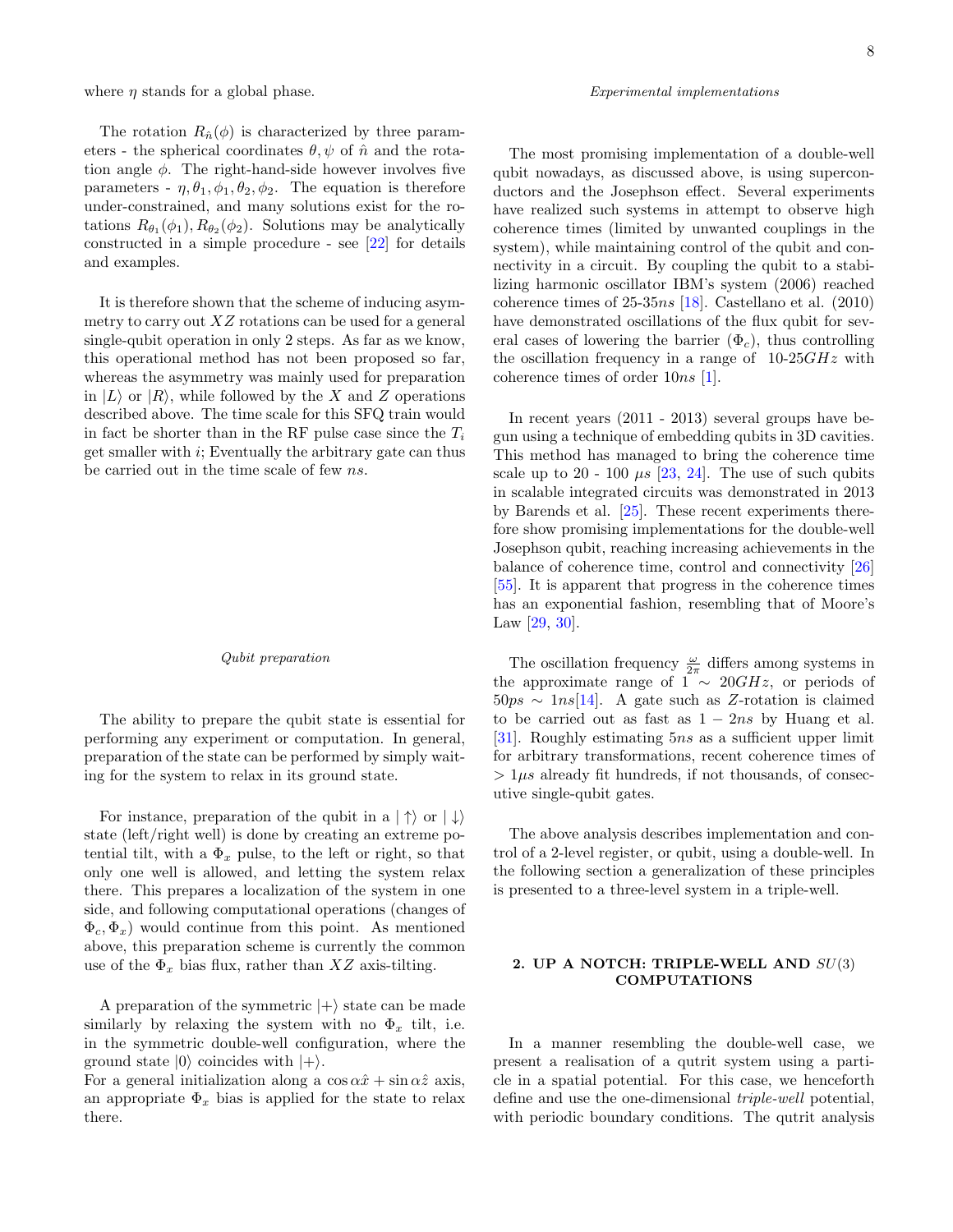### The periodic triple-well system

The periodic triple-well potential consists of a line (with total length  $L$ ) of three cavities, separated by narrow potential barriers (the identification  $x = x + L$  applies). An example for such a physical system would be a particle confined within a ring; taking the angle  $\theta$  as the position coordinate, we recognize  $\theta \Leftrightarrow x, 2\pi \Leftrightarrow L$ , with a potential  $V(\theta)$ .

For simplicity, we again illustrate our discussion using a square potential model shown in Fig. [5.](#page-10-0)



<span id="page-10-0"></span>FIG. 5: Periodic triple-well potential in a compact space. Edge points are identified:  $x = x + L$ ; the ground state (red) and a state in the first excited subspace (green) are illustrated.

Nevertheless, this analysis applies for a more general potential as well, should it fulfill the following set of requirements:

(i) Translational symmetry: The three wells are equally shaped, namely:  $V(x) = V(x + \frac{L}{3})$ . In other words, the potential remains unchanged under the translation operation  $T_{\frac{L}{3}}(x) \equiv e^{-i\frac{L}{3}px}$ .

(ii) Parity symmetry: The wells and barriers are symmetric about their center:  $V(x_0 - x) = V(x_0 + x)$ , where  $x_0$  is the center of a well or a barrier. Given (i), it is then sufficient to require symmetry under the parity operation:  $V(x) = V(-x)$  given that  $x = 0$  is the center of a well.

(iii) The barriers are high enough compared to the first energy eigenstates, so that energy separations among the three lowest eigenstates are much smaller than the distance from higher levels:

$$
\Delta E_{01}, \Delta E_{12} \ll \Delta E_{23}.\tag{46}
$$

Similarly to the double-well case, a state of the triple-well system would in effect consist of a combination of three one-well ground states.

Although the square triple-well is not realistic, much like the square double-well, realisations of a smooth form are implementable. For example, a coherent triple-well system has been formed using superconductor circuits analogous to the RF-SQUID, namely a superconducting qutrit as described in  $[33]$ , although it so far lacks the full symmetry required in our discussion. An alternative implementation may be considered using quantum dots for a controllable charge qudit [\[34\]](#page-18-26), as further discussed later in [,](#page-14-0) via fabrication of the dots in a triangular topology. In whichever implementation is used, controllability of the potential features is indeed a crucial component, as it sets the ground for executing qutrit transformations (similar to the qubit manipulation discussion in [\)](#page-4-3).

The eigenfunctions and evolution of the three-well system in the low energy regime may be obtained by the Schrödinger equation, in a similar manner to those of the double-well. However, we shall utilize the mathematical simplicity of the 3-state formalism and perform the derivations directly within its frame, in analogy to the two-state analysis of [.](#page-3-4)

### Triple-well qutrit states and dynamics

We first define basis vectors for our  $SU(3)$  representation to be the localized states of the wavefunction in each of the three wells - similarly to the double-well case. Denoting individual wells by  $w_0, w_1, w_2$ , our basis vectors are hence the localized states:

$$
|w_0\rangle = \begin{pmatrix} 1 \\ 0 \\ 0 \end{pmatrix}, \quad |w_1\rangle = \begin{pmatrix} 0 \\ 1 \\ 0 \end{pmatrix}, \quad |w_2\rangle = \begin{pmatrix} 0 \\ 0 \\ 1 \end{pmatrix}.
$$
 (47)

In analogy to the  $\sigma_i$  matrices in the 2-level case, we shall make use of the 8-generator set in the fundamental representation of  $SU(3)$ , the Gell–Mann matrices:  $T_a =$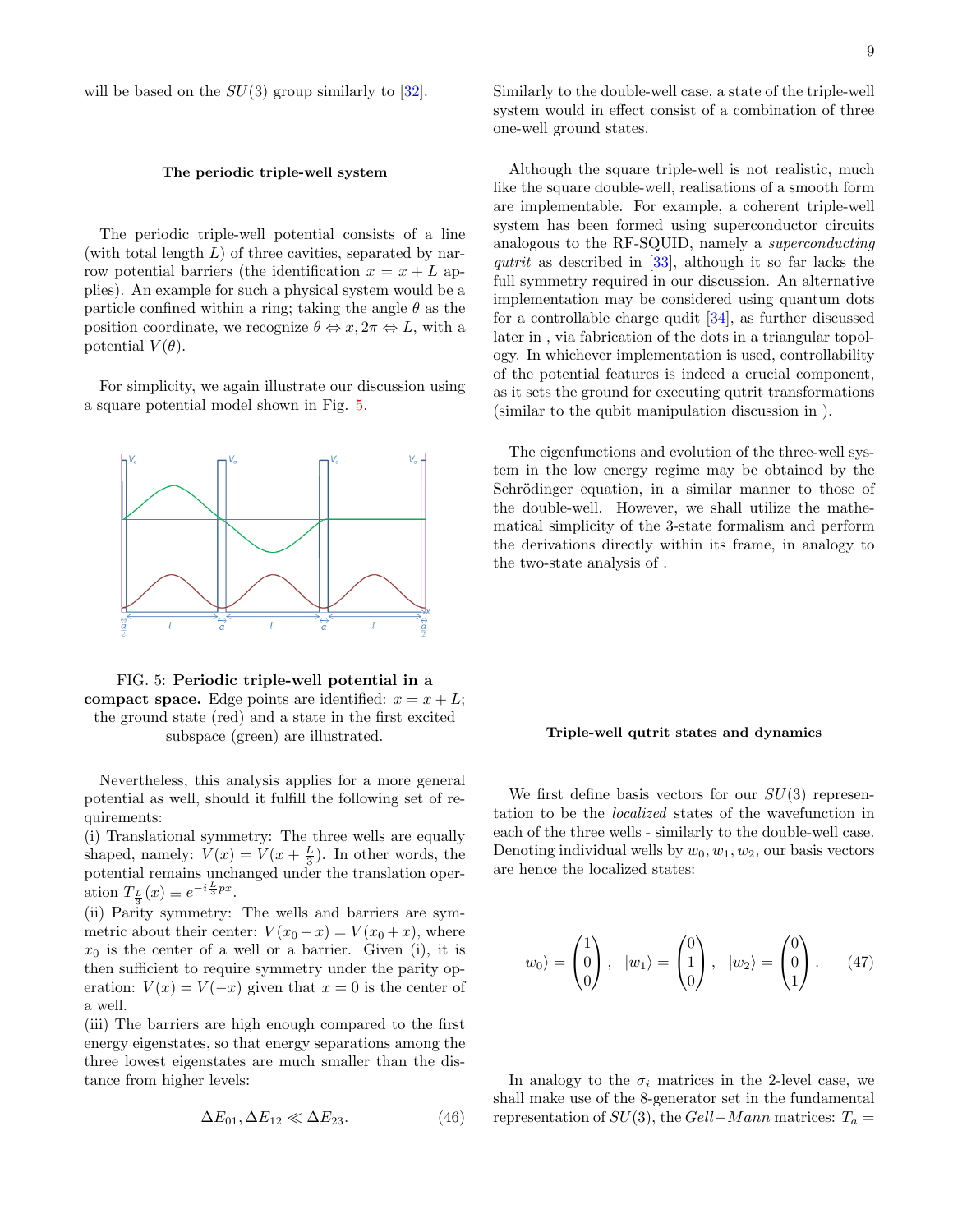$\frac{1}{2}\lambda_a$ , where:

$$
\lambda_1 = \begin{pmatrix} 0 & 1 & 0 \\ 1 & 0 & 0 \\ 0 & 0 & 0 \end{pmatrix}, \ \lambda_2 = \begin{pmatrix} 0 & -i & 0 \\ i & 0 & 0 \\ 0 & 0 & 0 \end{pmatrix},
$$

$$
\lambda_3 = \begin{pmatrix} 1 & 0 & 0 \\ 0 & -1 & 0 \\ 0 & 0 & 0 \end{pmatrix}, \lambda_4 = \begin{pmatrix} 0 & 0 & 1 \\ 0 & 0 & 0 \\ 1 & 0 & 0 \end{pmatrix},
$$

$$
\lambda_5 = \begin{pmatrix} 0 & 0 & -i \\ 0 & 0 & 0 \\ i & 0 & 0 \end{pmatrix}, \ \lambda_6 = \begin{pmatrix} 0 & 0 & 0 \\ 0 & 0 & 1 \\ 0 & 1 & 0 \end{pmatrix},
$$

$$
\lambda_7 = \begin{pmatrix} 0 & 0 & 0 \\ 0 & 0 & -i \\ 0 & i & 0 \end{pmatrix}, \ \lambda_8 = \frac{1}{\sqrt{3}} \begin{pmatrix} 1 & 0 & 0 \\ 0 & 1 & 0 \\ 0 & 0 & -2 \end{pmatrix}.
$$
 (48)

These Lie algebra matrices obey the commutation relations

$$
[\lambda_i, \lambda_j] = i f_{ijk} \lambda_k \tag{49}
$$

with structure constants  $f_{ijk}$ , completely antisymmetric in their three indices:

$$
f_{123} = 1,
$$
  
\n $f_{147} = -f_{157} = f_{246} = f_{257} = f_{345} = -f_{367} = \frac{1}{2},$  (50)  
\n $f_{458} = f_{678} = \frac{\sqrt{3}}{2}.$ 

The Hamiltonian matrix is constructed by combining the three generators corresponding to two-well transitions:

$$
H = -\nu(\sigma_x^{(01)} + \sigma_x^{(02)} + \sigma_x^{(12)}),\tag{51}
$$

where  $\sigma_x^{(ij)} = |w_i\rangle\langle w_j| + |w_j\rangle\langle w_i|$ .

In the Gell-Mann notation this is equivalent to:

<span id="page-11-0"></span>
$$
H = -\nu(\lambda_1 + \lambda_4 + \lambda_6). \tag{52}
$$

The Hamiltonian matrix is hence

$$
H = -\nu \begin{pmatrix} 0 & 1 & 1 \\ 1 & 0 & 1 \\ 1 & 1 & 0 \end{pmatrix}, \tag{53}
$$

where again,  $\nu$  corresponds to the tunneling amplitudes. It can be easily shown that this is the most general matrix to comply with the system's symmetries.

Using the matrix Hamiltonian we may derive the qutrit eigenvalues and corresponding eigenstates. Two eigenvalues emerge:

The lower energy

$$
E_0 = -2\nu,\t\t(54)
$$

corresponds to a symmetric eigenvector:

$$
|0\rangle = \frac{1}{\sqrt{3}} \begin{pmatrix} 1 \\ 1 \\ 1 \end{pmatrix}, \qquad (55)
$$

demonstrated by the lower wavefunction in Fig. [5.](#page-10-0) The energy of the excited level

$$
E_1 = \nu \tag{56}
$$

corresponds to a degenerate subspace of 'antisymmetric' states satisfying:

$$
|1\rangle \sim \begin{pmatrix} x \\ y \\ z \end{pmatrix}; x + y + z = 0,
$$
 (57)

for  $x$ ,  $y$ ,  $z$  being the (complex) amplitudes of  $|w_0\rangle, |w_1\rangle, |w_2\rangle.$ 

For example, a basis for the  $E_1$  subspace may be comprised by the states:

<span id="page-11-1"></span>
$$
|1_a\rangle = \frac{1}{\sqrt{2}} \begin{pmatrix} 1 \\ -1 \\ 0 \end{pmatrix}, \quad |1_b\rangle = \frac{1}{\sqrt{2}} \begin{pmatrix} 0 \\ 1 \\ -1 \end{pmatrix}.
$$
 (58)

The upper wavefunction illustrated in Fig. [5](#page-10-0) exhibits the form of  $|1c_a\rangle$ , or equally  $|1_b\rangle$  shifted one cell to the left.

Thus a general state of the qutrit may be expanded in terms of these three states:

$$
|\psi\rangle = \alpha|0\rangle + \beta|1_a\rangle + \gamma|1_b\rangle. \tag{59}
$$

The time evolution of the general state will be described as:

$$
\begin{aligned} |\psi(t)\rangle &= e^{-\frac{i}{\hbar}Ht} |\psi(0)\rangle = \\ e^{-\frac{i}{\hbar}E_0t} \alpha |0\rangle + e^{-\frac{i}{\hbar}E_1t} (\beta |1_a\rangle + \gamma |1_b\rangle) = \\ e^{-\frac{i}{\hbar}E_0t} (\alpha |0\rangle + e^{-\frac{i}{\hbar}(E_1 - E_0)t} (\beta |1_a\rangle + \gamma |1_b\rangle)). \end{aligned} \tag{60}
$$

A key result thus emerges for the symmetric triple-well qutrit system: Any state evolves periodically in time, as in the double-well case - even when the Hilbert space is three-dimensional; i.e. the wavefunction undergoes periodic revival.

The periodicity in Eq. [18](#page-4-4) applies for the qutrit evolution as well. The revival frequency is

$$
\omega = \frac{E_1 - E_0}{\hbar} = \frac{3\nu}{\hbar}.\tag{61}
$$

In analogy with the double-well qubit, The evolution of a qutrit state may be viewed as precession about the Hamiltonian axis (Eq. [52\)](#page-11-0) in the  $SU(3)$  'space' with frequency  $\omega$ .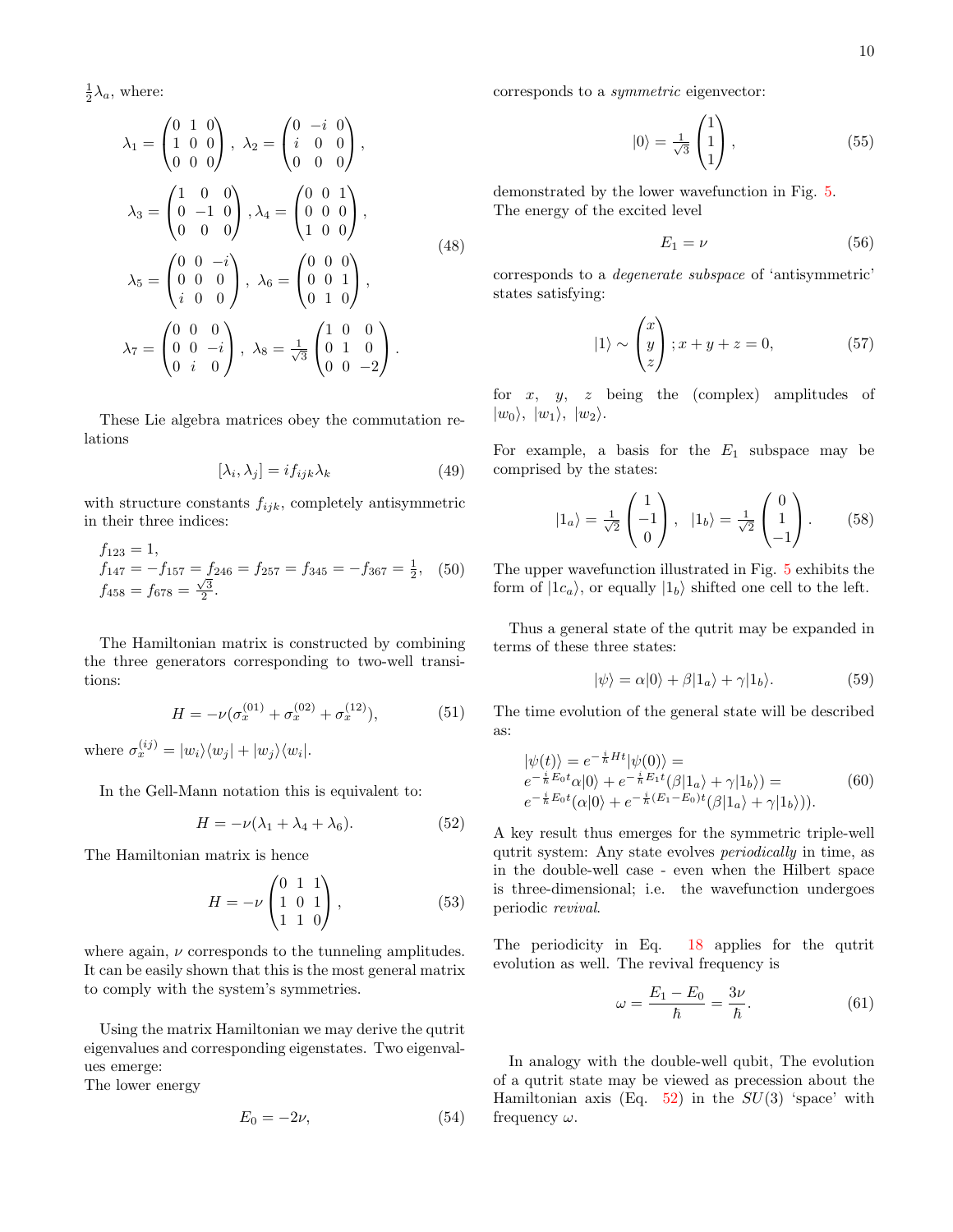Continuing the double-well analogy, let us define the cyclic current operator:

<span id="page-12-1"></span>
$$
J_c = \begin{pmatrix} 0 & -i & i \\ i & 0 & -i \\ -i & i & 0 \end{pmatrix} = \lambda_2 + \lambda_7 - \lambda_5.
$$
 (62)

Unlike the current operator  $\sigma_y$  in the qubit case, the cyclic current commutes with H. The eigenstates of  $J_c$ , namely the current states, are listed by the corresponding current eigenvalues:

<span id="page-12-0"></span>
$$
C_0 = 0; \t|0\rangle = \frac{1}{\sqrt{3}} \begin{pmatrix} 1 \\ 1 \\ 1 \end{pmatrix}
$$
  
\n
$$
C_+ = \sqrt{3}; \t|J_+\rangle = \frac{1}{\sqrt{3}} \begin{pmatrix} 1 \\ e^{\frac{2\pi}{3}} \\ e^{-\frac{2\pi}{3}} \end{pmatrix}
$$
(63)  
\n
$$
C_- = -\sqrt{3}; \t|J_-\rangle = \frac{1}{\sqrt{3}} \begin{pmatrix} 1 \\ e^{-\frac{2\pi}{3}} \\ e^{\frac{2\pi}{3}} \end{pmatrix}.
$$

A perturbation  $H' = H + \epsilon J_c$  would split the  $E_1$  degeneracy to different energies for the current states  $|J_{+}\rangle$ ,  $|J_{-}\rangle$ . The three energy levels after the perturbation are:

$$
E_0 = -2h \nE_{1,+} = h + \sqrt{3}\epsilon, \nE_{1,-} = h - \sqrt{3}\epsilon,
$$
\n(64)

i.e. the current states evolve differently in a manner determined by the strength of perturbation  $\epsilon$ .

### Manipulation

We have noted that 'rotation' of the qutrit state is produced by the 8 generator matrices  $T_a = \frac{1}{2}\lambda_a$ .

By generalizing the controllable double-well, we shall assume in this triple-well system we have control over:

- 1. The height of each barrier, and thus the tunneling between each well couple,  $\nu_{ij}$  with the well indices  $i, j \in \{0, 1, 2\}.$
- 2. The energy difference ('asymmetry') between the adjacent two wells  $\Delta \epsilon_{ij}$ . The three differences are subject to the periodicity constraint

$$
\Delta \epsilon_{01} + \Delta \epsilon_{02} + \Delta \epsilon_{12} = 0. \tag{65}
$$

A general transformation on a qutrit takes 8 parameters. At a given instant, the control fluxes may be set to control 5 degrees of freedom - the tunneling amplitudes  $\nu_{ij}$  and energy differences  $\Delta \epsilon_{ij}$ . This corresponds to control of the amplitude of 5 generators: the three off-diagonals

$$
\nu_{01}\lambda_1 \; , \; \nu_{12}\lambda_6 \; , \; \nu_{01}\lambda_4 \; , \; \tag{66}
$$

and two diagonals

$$
\frac{1}{2}\Delta\epsilon_{01}\lambda_3 \ , \ \frac{1}{2}\Delta\epsilon_{12}\left(\frac{\sqrt{3}}{2}\lambda_8 - \frac{1}{2}\lambda_3\right). \tag{67}
$$

Had we had freedom to shape the control flux pulses as we liked - i.e. instant and high pulses - the control of these components could have allowed any  $SU(3)$  transformation we desire: a transformation  $U(\vec{\alpha}) \in SU(3)$ may be decomposed into three  $SU(2)$  transformations, operating on each pair of indices at a time [\[35\]](#page-18-27):

$$
U(\vec{\alpha}) = R_{\vec{n}_1}^{(01)}(\phi_1) R_{\vec{n}_2}^{(02)}(\phi_2) R_{\vec{n}_3}^{(12)}(\phi_3),
$$
 (68)

with a proper choice of the right-hand-side parameters  $\vec{n}_1, \vec{n}_2, \vec{n}_3, \phi_1, \phi_2, \phi_3$ . This decomposition may be achieved by fast operation on one pair at a time, by suppressing the other tunneling amplitudes (high barrier) so that the rotation outside the 'active' pair is negligible. A transformation  $U(\vec{\alpha})$  could be made in as little as 6 steps - two for each double-well rotation, as noted in [.](#page-4-3)

However, as we know by now, the strong instant pulses necessary for this scheme cause unwanted excitations and thus do not fulfill the purpose. Changing the fluxes to a certain bias point is spread over a time interval, in which the original state would undergo an unwanted transformation.

A complex ad-hoc calculation may be done for a certain transformation to be carried out via the gradual change of fluxes. Nonetheless, we propose a method to perform a certain subset of transformations on the system.

A general perturbation  $\Delta H$  to the Hamiltonian can be written as

$$
\Delta H = \Sigma \epsilon_i \lambda_i,\tag{69}
$$

for  $i = 1, \ldots, 8$ . Thus, perturbing the Hamiltonian towards  $H' = H + \Delta H$ , sets the time evolution to be:

$$
|\psi(t)\rangle = e^{-\frac{i}{\hbar}H't}|\psi(0)\rangle = e^{-\frac{i}{\hbar}(H+\Delta H)t}|\psi(0)\rangle.
$$
 (70)

An interesting subset of the possible  $\Delta H$  is all the perturbations that *commute with* H, namely  $[H, \Delta H] =$ 0. In this case the evolution turns out to be:

$$
|\psi(t)\rangle = e^{-\frac{i}{\hbar}\Delta Ht}e^{-\frac{i}{\hbar}Ht}|\psi(0)\rangle.
$$
 (71)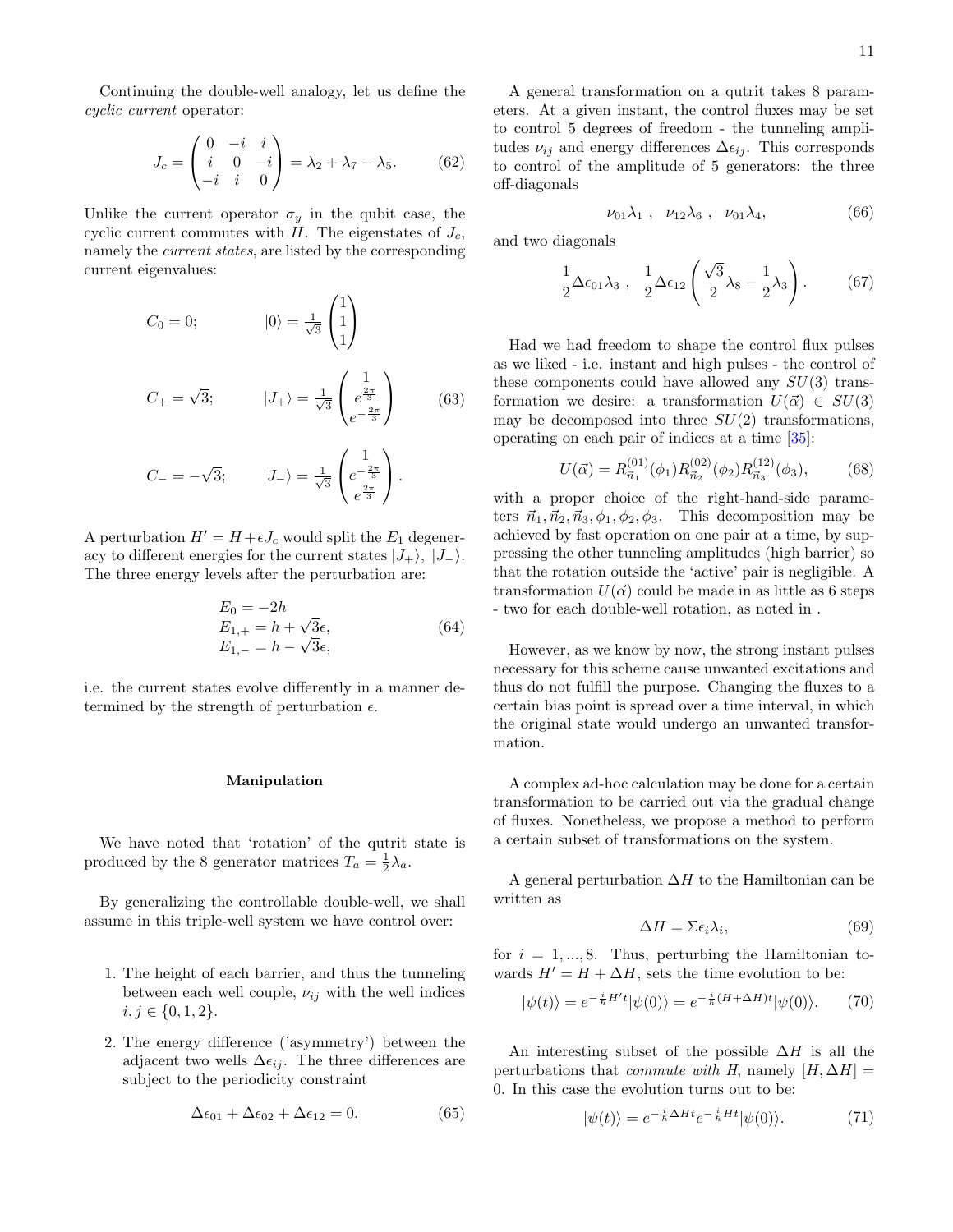By applying the perturbation  $\Delta H$  for a time  $T = \frac{1}{\omega}$ , we find

<span id="page-13-0"></span>
$$
|\psi(T)\rangle = e^{-\frac{i}{\hbar}\Delta HT}e^{-\frac{i}{\hbar}HT}|\psi(0)\rangle = e^{i\alpha}e^{-\frac{i}{\hbar}\Delta HT}|\psi(0)\rangle,
$$
\n(72)

namely, that the state is effectively transformed only by the perturbation term:

<span id="page-13-1"></span>
$$
U_I = e^{-\frac{i}{\hbar}\Delta HT}.\tag{73}
$$

Any such operation is part of a subspace of rotations that *commute with*  $H$  in  $SU(3)$ .

The basis for this subspace consists of the following four matrices:

$$
M_1 = \begin{pmatrix} -\frac{1}{3} & 1 & 0 \\ 1 & -\frac{1}{3} & 0 \\ 0 & 0 & \frac{2}{3} \end{pmatrix}, M_2 = \begin{pmatrix} -\frac{1}{3} & 0 & 1 \\ 0 & \frac{2}{3} & 0 \\ 1 & 0 & -\frac{1}{3} \end{pmatrix},
$$
  
\n
$$
M_3 = \begin{pmatrix} \frac{2}{3} & 0 & 0 \\ 0 & -\frac{1}{3} & 1 \\ 0 & 1 & -\frac{1}{3} \end{pmatrix}, M_4 = \begin{pmatrix} 0 & -i & i \\ i & 0 & -i \\ -i & i & 0 \end{pmatrix}
$$
\n(74)

or spanned by the Gell-Mann matrices:

$$
M_1 = \frac{1}{\sqrt{3}} \lambda_3 + \lambda_1, M_2 = -\frac{1}{2} \lambda_3 + \frac{1}{2\sqrt{3}} \lambda_8 + \lambda_4, M_3 = \frac{1}{2} \lambda_3 + \frac{1}{2\sqrt{3}} \lambda_8 + \lambda_6, M_4 = \lambda_2 + \lambda_7 - \lambda_5.
$$
 (75)

Therefore, any transformation generator given by  $\epsilon_i M_i$ will commute with  $H$ , and thus satisfy Eq. [72.](#page-13-0) We divide the above generators into two groups:

(i) The antisymmetric generator  $M_4$  is simply the cyclic current operator  $M_4 \equiv J_c$  presented above.

(ii) The symmetric generators  $M_1, M_2, M_3$ : This trio corresponds to certain actions of the control fluxes, i.e. changes of  $\nu_{ij}$  and  $\Delta \epsilon_{ij}$ . Hence, these matrices define a basis for transformations we can induce on the qutrit, based on Eq. [73.](#page-13-1)

To execute such a transformation we activate the flux transition in a low magnitude pulses of  $\delta H = \epsilon \sum a_i M_i$ , e.g.  $\delta H = \epsilon M_1$ , over several cycles of T as required for the transformation. Consequently, we may gradually lower it back to  $\Delta H = 0$  to restore the revival of H. The cumulative energy of the pulses and the time span determine the degree of rotation generated by  $\Delta H$ .

Applying any such perturbation splits the state degeneracy of  $E_1$ , defining three (generally) non-degenerate eigenstates for H'. Taking  $\Delta H = \epsilon M_1$  for instance, the emerging eigenstates, apart from  $|0\rangle$ , are the  $|1_a\rangle, |1_b\rangle$ 

defined in Eq. [58](#page-11-1) above. The corresponding energy levels are:

$$
E_0 = -2h + \frac{2}{3}\epsilon,
$$
  
\n
$$
E_{1,a} = h - \frac{4}{3}\epsilon,
$$
  
\n
$$
E_{1,b} = h + \frac{2}{3}\epsilon.
$$
\n(76)

Note that  $M_2$  and  $M_3$  produce similar eigenvectors with respective permutation of their values. To simplify the action of these generators we transform into a nontraceless form, moving into  $U(3)$ :

$$
M_i' = M_i + \frac{1}{3}I,\tag{77}
$$

effectively adding a global phase factor to the transformation (i.e. adding a constant  $\frac{\epsilon}{3}$  to the energy). We receive the following matrices for  $M_i'$ :

$$
M'_1 = \begin{pmatrix} 0 & 1 & 0 \\ 1 & 0 & 0 \\ 0 & 0 & 1 \end{pmatrix}, M'_2 = \begin{pmatrix} 0 & 0 & 1 \\ 0 & 1 & 0 \\ 1 & 0 & 0 \end{pmatrix},
$$
  

$$
M'_3 = \begin{pmatrix} 1 & 0 & 0 \\ 0 & 0 & 1 \\ 0 & 1 & 0 \end{pmatrix},
$$
 (78)

with unaltered eigenstates and constantly raised energies

$$
E_0 = -2h + \epsilon,
$$
  
\n
$$
E_{1,a} = h - \epsilon,
$$
  
\n
$$
E_{1,b} = h + \epsilon.
$$
\n(79)

We may calculate the qutrit operator (Eq. [73\)](#page-13-1) with  $\Delta H = \epsilon M'_i$  for each of the  $M'_i$ :

$$
U_1 = \begin{pmatrix} \cos(\epsilon T) & -i\sin(\epsilon T) & 0\\ -i\sin(\epsilon T) & \cos(\epsilon T) & 0\\ 0 & 0 & e^{-i\epsilon T} \end{pmatrix},
$$
  
\n
$$
U_2 = \begin{pmatrix} \cos(\epsilon T) & 0 & -i\sin(\epsilon T)\\ 0 & e^{-i\epsilon T} & 0\\ -i\sin(\epsilon T) & 0 & \cos(\epsilon T) \end{pmatrix},
$$
  
\n
$$
U_3 = \begin{pmatrix} e^{-i\epsilon T} & 0 & 0\\ 0 & \cos(\epsilon T) & -i\sin(\epsilon T)\\ 0 & -i\sin(\epsilon T) & \cos(\epsilon T) \end{pmatrix}.
$$
  
\n(80)

Trying to interpret the above operations we conclude that each  $M_i'$  generates a  $\sigma_x$  rotation for the corresponding pair of wells, with a simultaneous  $\sigma_z$  rotation adding a relative phase to the amplitude of the third well. The operation angle is given by  $\theta = \epsilon T$ .

We note a specific choice of setting  $\epsilon$ , T to produce  $\theta = \frac{\pi}{2}$ . This results in an action of the  $M_i'$  generators directly on the qutrit state, namely, the elementary  $X$ -gate qutrit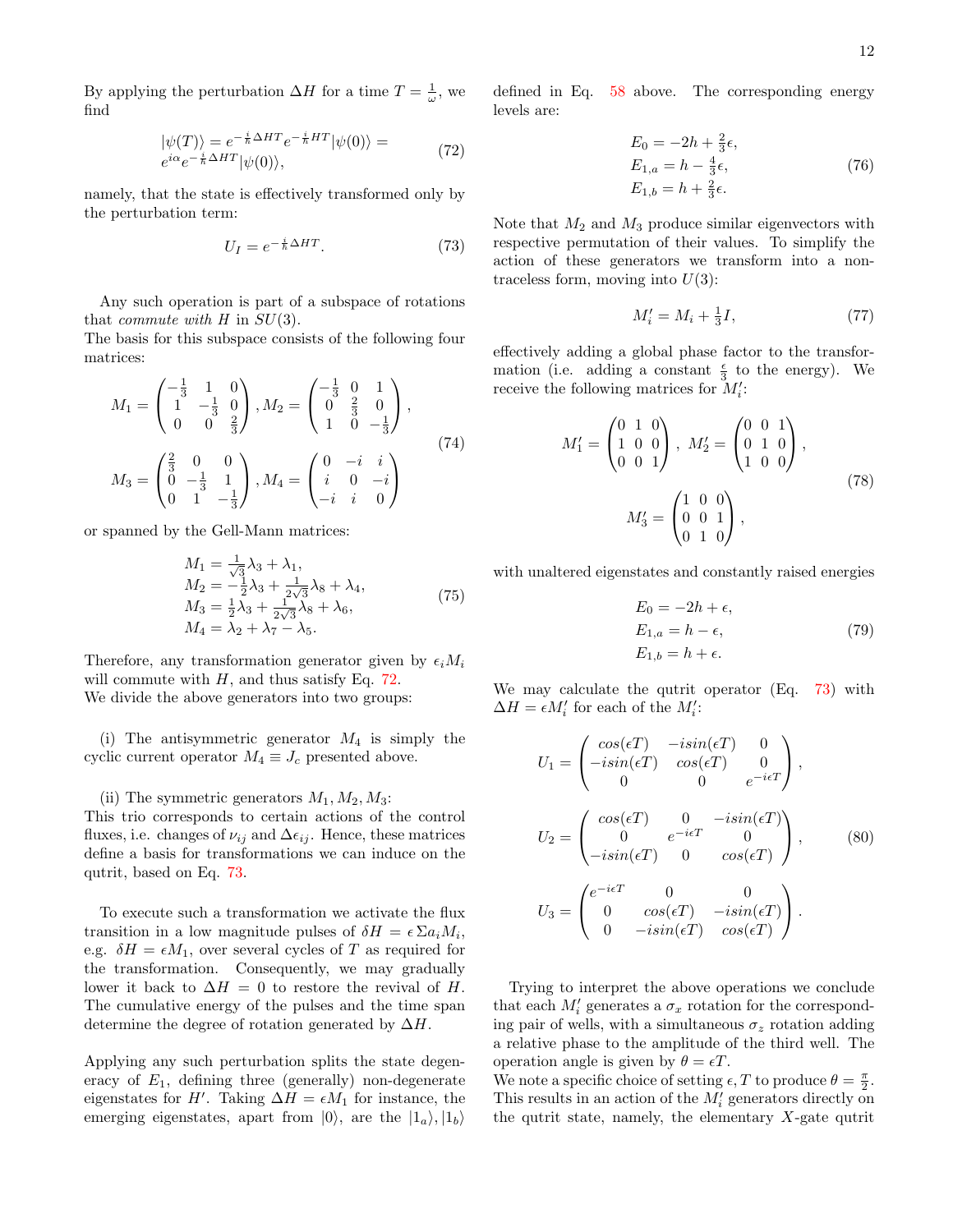operations [\[36,](#page-18-28) [37\]](#page-18-29):

$$
X^{(01)} = \begin{pmatrix} 0 & 1 & 0 \\ 1 & 0 & 0 \\ 0 & 0 & 1 \end{pmatrix}, X^{(02)} = \begin{pmatrix} 0 & 0 & 1 \\ 0 & 1 & 0 \\ 1 & 0 & 0 \end{pmatrix},
$$
  

$$
X^{(12)} = \begin{pmatrix} 1 & 0 & 0 \\ 0 & 0 & 1 \\ 0 & 1 & 0 \end{pmatrix}.
$$
 (81)

The set of X-gates provides, for instance, implementation of a set of ternary shift gates (see [\[36,](#page-18-28) [37\]](#page-18-29) for further details).

### Charge measurement and quantum Fourier transform

Another method is proposed to perform a certain important qutrit gate - the quantum Fourier transform (QFT):

<span id="page-14-1"></span>
$$
QFT_{3\times3} = \begin{pmatrix} 1 & 1 & 1 \\ 1 & e^{2\pi i/3} & e^{-2\pi i/3} \\ 1 & e^{-2\pi i/3} & e^{2\pi i/3} \end{pmatrix} . \tag{82}
$$

In a sense, it is a generalization of the Hadamard gate (Eq. [40\)](#page-8-1) for more than 2 levels. The quantum Fourier transform is of main interest in quantum computing, being a key step in Shor's factoring algorithm. The advantageous use of  $QFT_{3\times 3}$  to carry out the quantum Fourier transform has been discussed [\[6,](#page-18-1) [38\]](#page-18-30).

The three-state Fourier transformation (Eq. [82\)](#page-14-1) may be achieved by a change of basis to the conjugate variable of the flux - the charge in the junctions' capacitance:

$$
Q = -i\hbar \frac{\partial}{\partial \Phi}.\tag{83}
$$

As conjugate variables, the eigenstates of the charge are Fourier combinations of the flux eigenstates. In our three-state regime, the eigenvalues of the charge operator  $\tilde{Q}$  are

$$
q_{-} = -2e, \ q_0 = 0, \ q_{+} = 2e. \tag{84}
$$

(note that  $2e = \frac{h}{\Phi_0}$ ).

Therefore, measuring the charge  $\hat{Q}$  corresponds to applying the DFT matrix on the qutrit and performing a measurement on the result. Note that the flux states which produce a certain charge eigenvalue with certainty are the eigenstates of the current operator  $J_c$ .

Other methods may be considered to utilize the chargeflux relation for a computation, i.e. coupling of the charge to other qutrits in the system.

### <span id="page-14-0"></span>3. GENERALIZING TO d-WELLS

In this section we turn to generalize the three-well qutrit notion to the case of  $d$  cyclically coupled wells, acting as a d-level register, i.e. a qudit.

It turns out that two different directions may be considered as a canonical generalization of the double- and triple-well. In what follows we present both and then focus on the second which appears to be more practical.

### The fully-connected  $d$ -well system

One proposed generalization is a fully connected network of wells, with equal tunneling amplitudes among each of the pairs. This corresponds to the following  $d \times d$ Hamiltonian:

$$
H = -\nu \begin{pmatrix} 0 & 1 & 1 & \cdots & 1 \\ 1 & 0 & 1 & & 1 \\ 1 & 1 & 0 & & \\ \vdots & & \ddots & 1 & \\ 1 & 1 & & 1 & 0 \end{pmatrix} . \tag{85}
$$

The system is symmetric under permutations of the wells, and thus is highly symmetric in  $SU(d)$ . Furthermore, a dynamical analysis reveals but two energy levels:  $E_0 = -\nu(d-1)$  for the symmetric ground state,

$$
|w_0\rangle = \frac{1}{\sqrt{d}} \begin{pmatrix} 1 \\ 1 \\ \vdots \\ 1 \end{pmatrix},
$$
 (86)

and the  $(d-1)$  - degenerate  $E_1 = \nu$  corresponding to the orthogonal subspace, i.e.  $v_1 + \cdots + v_d = 0$ , where  $v_1, \ldots, v_d$  are the eigenvector components. As a system of purely two energies, a state revival mechanism occurs, much like in the previously discussed qutrit case.

However well-behaved the above generalization is, we also note that a physical realisation of this system may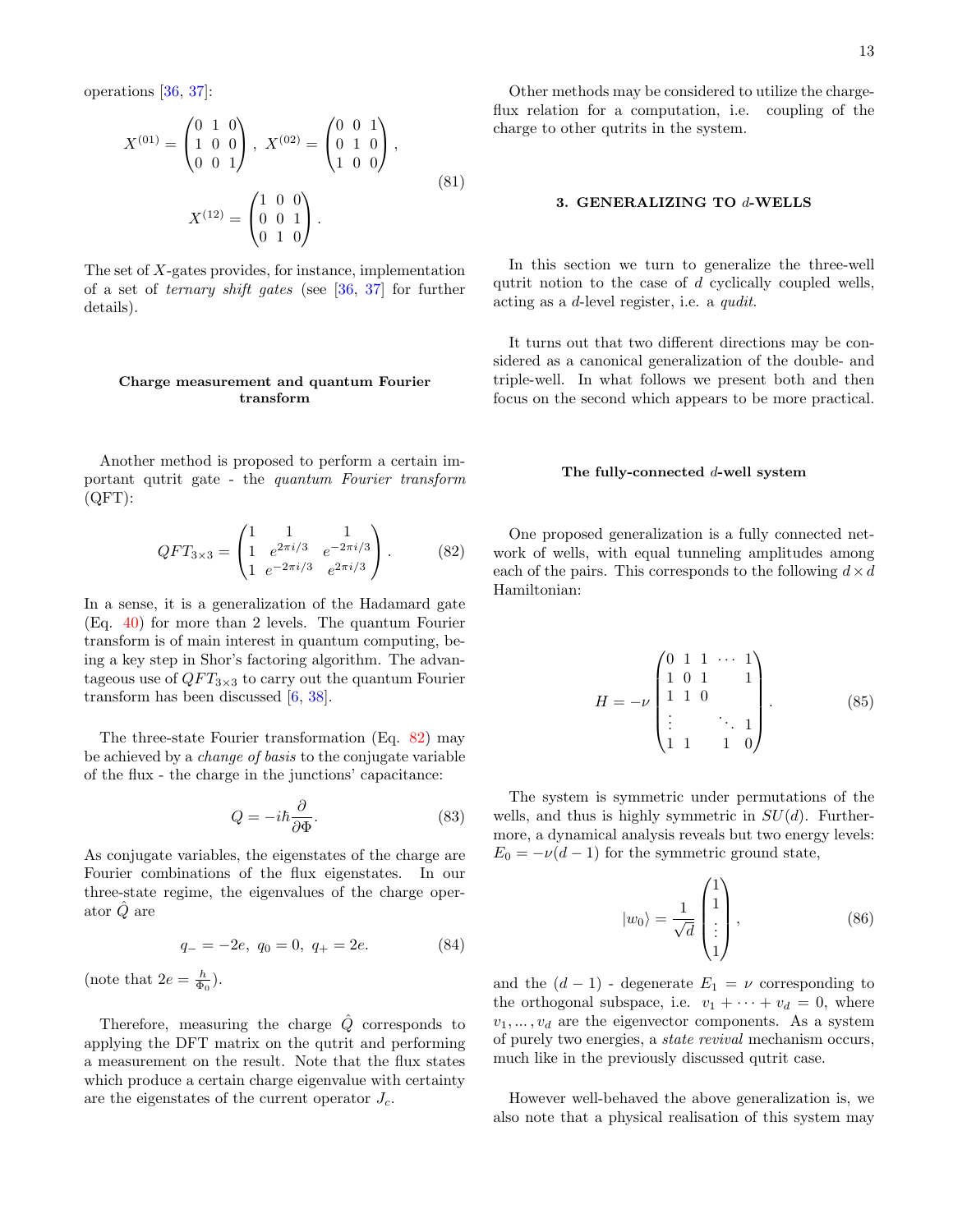be a challenge, whereas an equal tunneling between all pairs should me maintained. We thus proceed to discuss a different generalization, of a seemingly more feasible nature.

### The periodic d-well system

A cyclic d-well system consists of linearly connected d potential wells, each coupled to its two adjacent wells, once again defined in a compact space,  $x = x + L$ . The system is illustrated in Fig. [6.](#page-15-0) The system satisfies the



### <span id="page-15-0"></span>FIG. 6: Periodic d-well potential in a compact space. Edge points are identified:  $x = x + L$ .

analogue of conditions (i) - (iii) defined above for the three-well system, with the appropriate changes for applying to the d wells case:

- The system is symmetric under translations by  $\frac{L}{d}$ , or:  $V(x) = V(x + \frac{L}{d})$ ..
- The resulting spectrum consists of  $d$  energy states with separations much smaller than the rest of the states:

<span id="page-15-1"></span>
$$
E_i - E_{i-1} \ll E_d - E_{d-1},\tag{87}
$$

for  $i \in \{1, ..., d-1\}$ , as shown in the next subsection to result of the Bloch theorem.

As in the previous sections, based on these conditions we turn to the d-level formalism to derive our results, rather than using the explicit spatial eigenstates.

### d-well qudit states and their dynamics

The d-dimensional basis of the qudit Hilbert space is defined, in a straightforward generalization of the  $d = 2, 3$ cases, as the states of maximally localized wavefunction in each of the d wells, or:

$$
|w_0\rangle = \begin{pmatrix} 1 \\ 0 \\ \vdots \\ 0 \end{pmatrix}, \quad |w_1\rangle = \begin{pmatrix} 0 \\ 1 \\ \vdots \\ 0 \end{pmatrix}, \quad \cdots, \quad |w_{d-1}\rangle = \begin{pmatrix} 0 \\ 0 \\ \vdots \\ 1 \end{pmatrix}.
$$
 (88)

Transformations of the qudit state are matrices in the fundamental representation of the  $SU(d)$  group. The generator set consists of  $d^2-1$  matrices, spanning all the possible qudit transformations. The symmetric Hamiltonian is of the form

$$
H = -\nu \begin{pmatrix} 0 & 1 & 0 & \cdots & 1 \\ 1 & 0 & 1 & & 0 \\ 0 & 1 & 0 & & \\ \vdots & & & \ddots & 1 \\ 1 & 0 & & 1 & 0 \end{pmatrix}, \tag{89}
$$

with an identical tunneling amplitude  $\nu$  for all neighbouring transitions.

Solving for the system eigenstates, we note that the resulting vectors are Bloch states; this is evident from the symmetry and neighbour interactions of  $H$ , which corresponds to a periodic lattice in a tight-binding regime [\[39\]](#page-18-31). The states are eigenstates of the particle's modular *momentum* [\[40\]](#page-18-32), with its d corresponding eigenvalues

$$
p_{mod,n} = \frac{2\pi n\hbar}{L} \; ; \; n \in \{0, ..., d-1\}. \tag{90}
$$

The corresponding energies are given by

<span id="page-15-2"></span>
$$
E_n = -2\nu \cos\left(\frac{2\pi (l+a)n}{L}\right). \tag{91}
$$

We note that apart from the ground state  $|p_{mod} = 0\rangle$ , and the  $|p_{mod} = \pi\hbar/L\rangle$  state in case of odd d (where  $n = d/2$ , the spectrum is divided to *degenerate pairs*  $\{|p_{mod,n}\rangle, |p_{mod,d-n}\rangle\}$ , in agreement with the symmetry of cos(x) about  $x = \pi$ . We also note that Eq. [87](#page-15-1) is justified by the model's band structure, featuring a gap between the bands with order of magnitude of the onewell system energy separation  $\epsilon_{01}$ , much higher than the in-band separations, which are of order  $\nu$ .

The manipulation of the d-well qudit may be similarly performed via control of each potential barrier and each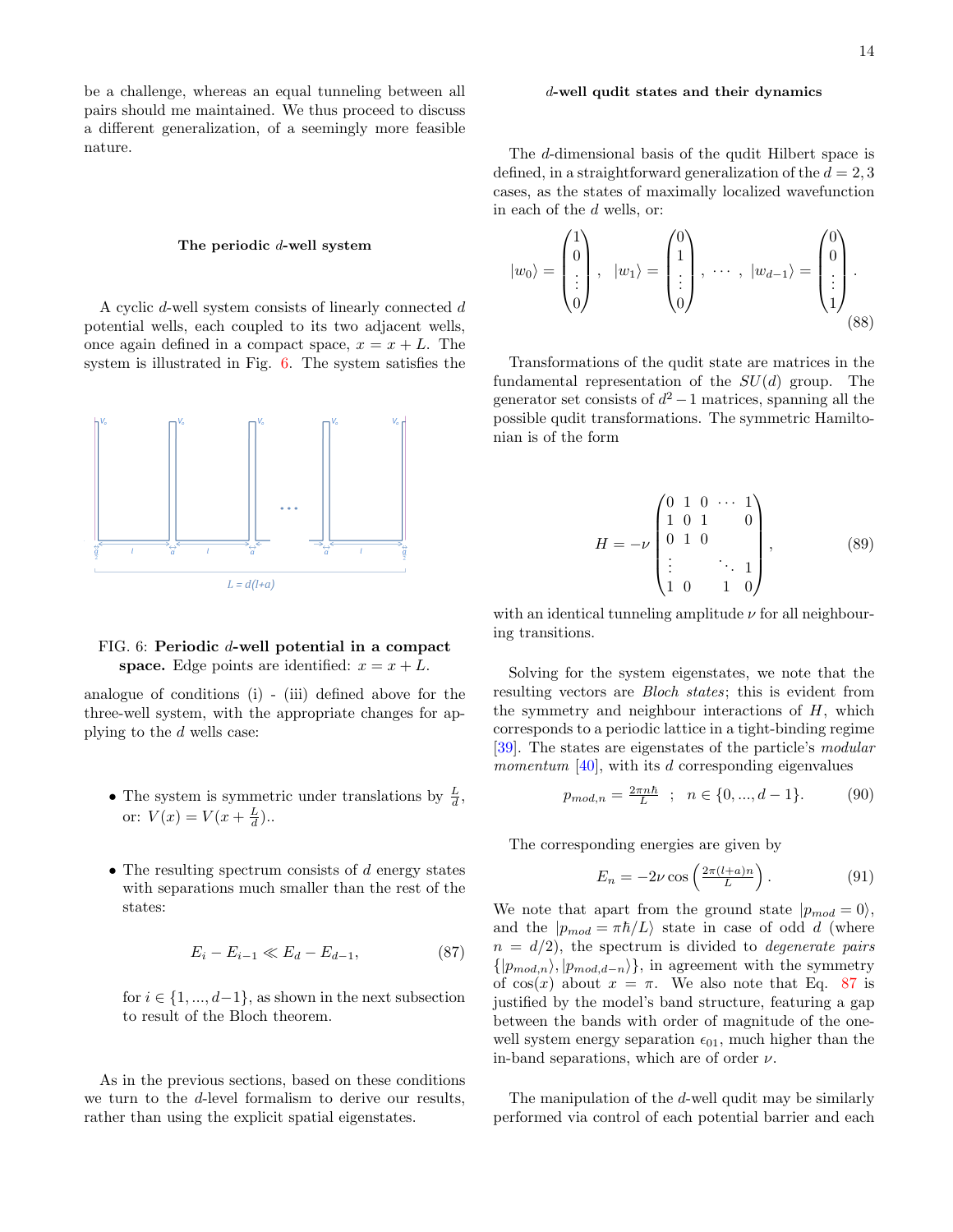adjacent energy gap. We do not go into a detailed discussion on qudit evolution and operations, as it would follow similar guidelines of the previous  $d = 2, 3$  discussion. We note, however, the following points:

- In general, the qudit state does not undergo periodic revival, as occurred in the double- or triplewell cases. This is due to the fact that more than two energy values exist among the state basis vectors. Nevertheless, certain cases do feature periodic revival, such as  $d = 4$  and  $d = 6$ , where the energy gaps satisfy proper rationally numeric ratios.
- The d modular momentum states are in fact a generalization of the three current states defined in Eqs. [63](#page-12-0) for the  $d = 3$  case, and are hence eigenvectors of the cyclic current operator in Eq. [62,](#page-12-1) straightforwardly extended to  $d \times d$  matrices.

### Two- and multi- qudit gates

As mentioned above, multi-qudit gates are necessary in order to execute general quantum algorithms, when two-qudit gates are the simplest choice.

Methods of magnetically coupling two flux qubits have been shown using mutual inductive coupling or coupling with transformer loops, and two-qubit operations have been demonstrated such as controlled-Z and controlled-NOT [\[41,](#page-18-33) [42\]](#page-18-34). Furthermore, execution of Shor's factoring algorithm have been demonstrated using five flux qubits with bi- and tripartite entanglements, factoring the number 15 with 48% success [\[43\]](#page-18-35). Quantum Fast Fourier Transform using multilevel atoms was also suggested [\[44\]](#page-18-36).

The broad subject of flux qudit couplings produced gates is out of scope for this work. For further details on the entangling process and construction of the gates, one is referred to [\[45,](#page-18-37) [46\]](#page-18-38).

### Scalability and the optimal range of  $d$ 's

We have discussed above the computational advantage of a higher d qudit. What then is the downside of higher  $d$ , and what range of  $d$  values would be optimal? First, as we increase  $d$  we may have to increase the total length  $L$ of the device, which might increase the duration of time needed for completing a computation, and moreover, may

be longer than the achievable decoherence times. Second, higher d values make the energy differences between the levels smaller, as can be seen from Eq. [91.](#page-15-2) It might hence challenge our basic assumption in Eq. [87.](#page-15-1) These considerations may indeed suggest that there is a nontrivial d value for which the system of wells is optimal, given a specific implementation and a computation to perform.

### Notes on implementation

In the double- and triple-well sections we have referred to the main implementation using superconducting devices, which form the controllable potential well forms about the flux quantum variable. However, a similar implementation for a superconducting  $d$ -well system has yet to be proposed. Nonetheless, an implementation of interacting d-well qudits using quantum dots have been demonstrated by Schirmer et al. [\[34\]](#page-18-26). Their proposed solution features a charged particle in a quantum dot array forming a potential well chain . To agree with the above qudit analysis, however, the fabrication of the quantum dot should be modified to an enclosed circular form. In addition, to reach a fault tolerant operation in a real setup, a scheme for error correction, e.g. the one implemented in [\[47\]](#page-18-39) would probably be needed.

### Summary and Discussion

The use of double-well systems for computation, particularly via superconductor systems, has been an active research area during the last years. Its characteristics were studied via multiple experiments, a selection of which were mentioned throughout the work [\[1,](#page-17-0) [2,](#page-17-1) [11,](#page-18-6) [12,](#page-18-7) [14,](#page-18-9) [18,](#page-18-13) [23\]](#page-18-17). While many studies of certain operations and gates on the flux qubit were performed, the feasibility of arbitrary operations in the context of high computational efficiency has not been much discussed to our knowledge. Furthermore, it appears that the possibly advantageous extension of the ideas towards large d system with periodic boundary conditions has not been thoroughly considered.

This work has examined the foundations of the potential well system in the two-state regime: from the evolution of its 'spin' operators and the corresponding physical observables, to its manipulation within the common control scheme of SQUID systems. It was shown how these changes of the potential's shape translate to qubit oper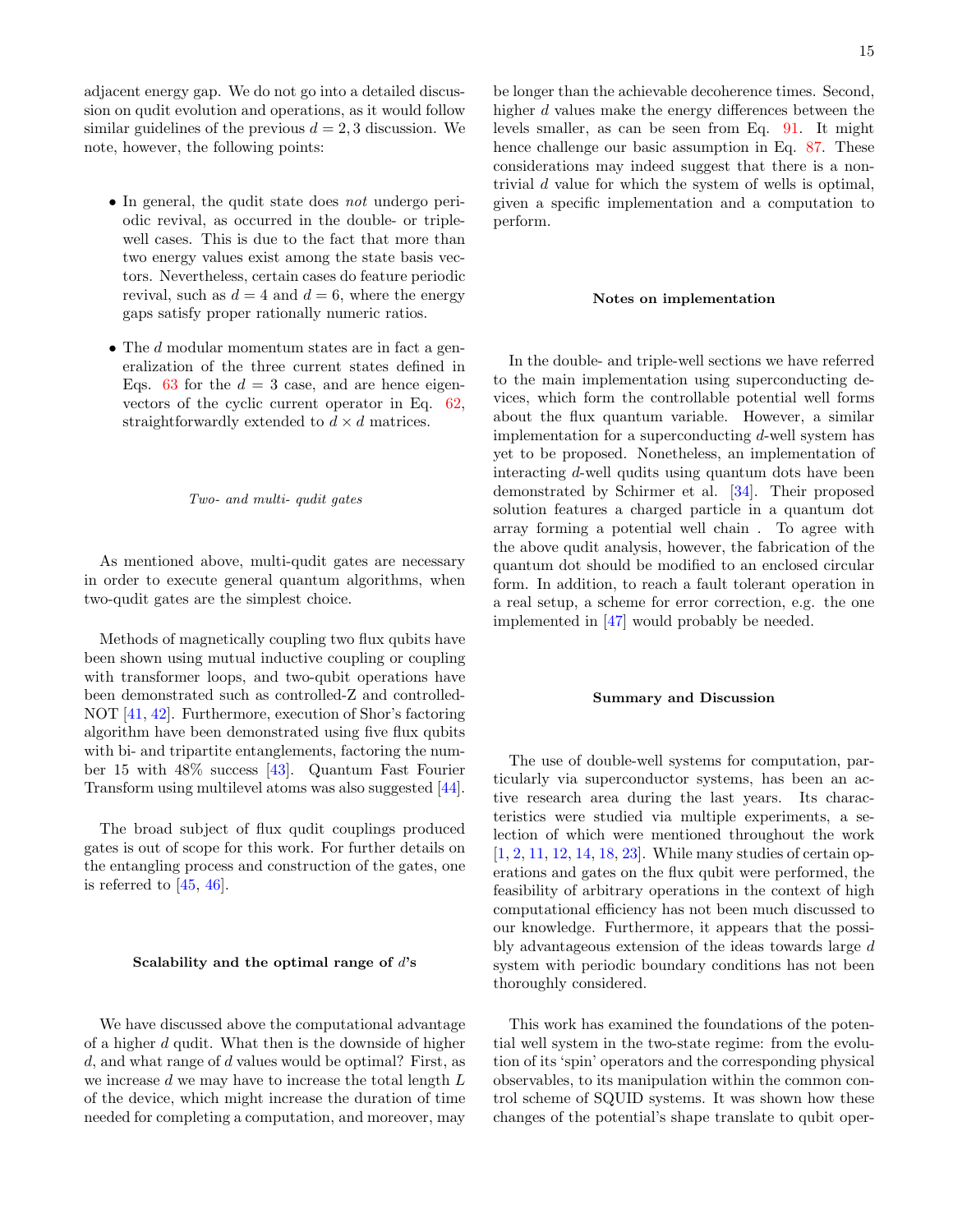ations, and eventually, how they may be utilized to carry out arbitrary  $SU(2)$  operations in minimal steps for efficient usage of the coherence time. An extension of the SFQ method [\[21\]](#page-18-15) used for RF-pulsing (Z-rotation) was proposed for rapid execution of Hamiltonian axis tilting (rotation about an arbitrary axis in  $XZ$ ). We proceeded to propose an analogous setup for realisation of a qutrit using a controllable cyclic triple-well potential. Analysis of the three-state dynamics was shown, and schemes for execution of a subset of  $SU(3)$  operators, among which the ternary X-gates [\[36,](#page-18-28) [37\]](#page-18-29) and the 3-state quantum Fourier transform. We eventually generalized the ideas to d well systems in two proposed directions - the fully connected wells and the periodic well chain - noting their characteristics and higher dimensional dynamics in its  $SU(d)$  context.

The results of our work may hopefully strengthen the motivation for using qutrits or qudits as alternatives for the traditional qubit, in the context of potential-wells realisation. Achieving a fully controllable d-well system - either based upon flux qubits in superconducting circuitry, charge qubits via quantum dots, or another suitable mechanism - may indeed prove as a significant step towards the goal of a general-purpose quantum computation system. Further research of implementation methods is encouraged, with the open questions of optimal  $d$  and system scalability to be tackled within the scope of each considered method.

### Acknowledgments

We thank Boaz Tamir for many helpful discussions. Y.A. acknowledges support from the Israel Science Foundation (grant no. 1311/14), the ICORE Excellence Center 'Circle of Light' and the German-Israeli Project Cooperation (DIP) for support. E.C. was supported by ERC AdG NLST.

### Appendix A: The Square Double-Well Solution

We analyze the example of an ideal one-dimensional square potential double-well. In the 1D Hamiltonian  $H =$  $\frac{p^2}{2m} + V(x)$  we have for  $V(x)$ :

$$
V(x) = \begin{cases} V_D & (L + \frac{a}{2}) \le x < \infty \\ 0 & \frac{a}{2} < x < (L + \frac{a}{2}) \\ V_0 & -\frac{a}{2} \le x \le \frac{a}{2} \\ 0 & -(L + \frac{a}{2}) < x < -\frac{a}{2} \\ V_D & -\infty < x \le -(L + \frac{a}{2}), \end{cases} \tag{92}
$$

as shown in Fig. [7,](#page-17-4) marking the two wells by (I, III) and the barrier by (II).



### <span id="page-17-4"></span>FIG. 7: A basic example - square double-well potential. The two lowest energy states are illustrated.

Our regime of interest refers to a confined particle at energies less (particularly much less) than  $V_0$ . Namely,

<span id="page-17-5"></span>
$$
V_D \gg V_0 > E. \tag{93}
$$

The wavefunction  $\Psi(x)$  thus splits into three parts, i.e.  $\Psi_L(x)$  in the left well (region I),  $\Psi_R(x)$  in the right well (region III) and  $\Psi_B(x)$  for the barrier (region II). Note that based on Eq. [93](#page-17-5) we may take the amplitude in the outer regions to be negligible:  $\Psi(x) \approx 0$  for  $|x| > L + \frac{a}{2}$ .

The energy spectrum consists of pairs of states,  $|2k\rangle$ and  $|2k + 1\rangle$ , nearly degenerate with respect to the energy difference between pairs. Our interest is focused on the lowest states  $|0\rangle$ ,  $|1\rangle$  (illustrated in Fig. [7\)](#page-17-4), for which the energy difference  $\Delta E_{01} = E_1 - E_0$  satisfies Eq. [1.](#page-3-0)

For the full analysis of the square double-well, one is referred to [\[7\]](#page-18-2).

- <span id="page-17-0"></span>[1] M.G. Castellano et al., Deep-well ultrafast manipulation of a SQUID flux qubit, New J. Phys. 12, 043047 (2010).
- <span id="page-17-1"></span>[2] T.P. Orlando et al., Flux-based superconducting qubits for quantum computation, Physica C 372, 194-200 (2002).
- <span id="page-17-2"></span>[3] E.T. Campbell, H. Anwar, and D.E. Browne, Magic-state distillation in all prime dimensions using quantum reedmuller codes, Phys. Rev. X 2, 041021 (2012).
- <span id="page-17-3"></span>[4] H. Anwar, E.T. Campbell, and D.E. Browne, Qutrit magic state distillation, New J. Phys. 14, 063006 (2012).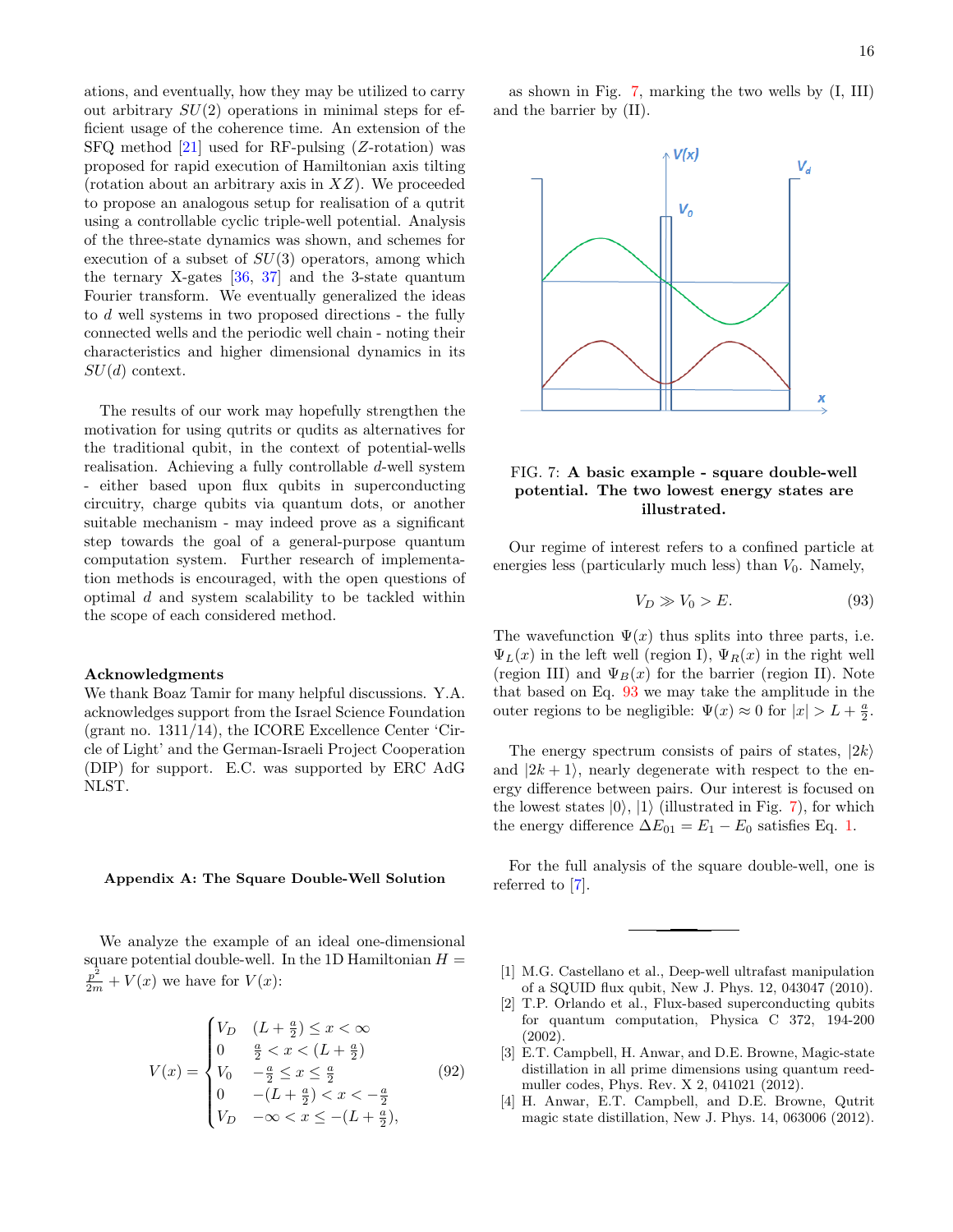- <span id="page-18-0"></span>[5] S.P. Walborn et al., Quantum key distribution with higher-order alphabets using spatially encoded qudits, Phys. Rev. Lett. 96, 090501 (2006).
- <span id="page-18-1"></span>[6] A.B. Klimov et al., Qutrit quantum computer with trapped ions, Phys. Rev. A 67, 062313 (2003).
- <span id="page-18-2"></span>[7] E. Peacock-Lopez, Exact solutions of the quantum double square well potential, Chem. Educator 11, 383-393 (2006).
- <span id="page-18-3"></span>[8] L.D. Landau and E.M. Lifshitz, Quantum mechanics, non-relativistic theory 3rd ed., Butterworth-Heinemann, Oxford U.K., ch. 7 (1977).
- <span id="page-18-4"></span>[9] M. Robnik and L. Salasnich, WKB corrections to the energy splitting in double-well potentials, arXiv preprint chao-dyn/9710001 (1997).
- <span id="page-18-5"></span>[10] G. Rastelli, Semiclassical formula for quantum tunneling in asymmetric double-well potentials, Phys. Rev. A 86, 012106 (2012).
- <span id="page-18-6"></span>[11] J.M. Martinis and K. Osborne, Superconducting qubits and the physics of Josephson junctions, arXiv preprint cond-mat/0402415 (2004).
- <span id="page-18-7"></span>[12] G. Wendin and V. Shumeiko, Superconducting quantum circuits, qubits, and computing, Handbook of Theoretical and Computational Nanoscience 1.Ch. 129. Chalmers University of Technology, Gothenburg, Sweden (2005), arXiv preprint cond-mat/0508729.
- <span id="page-18-8"></span>[13] C. Checkley, Interferometry of Flux Qubits Driven By Radio Frequency Field, Diss. Royal Holloway, University of London (2009).
- <span id="page-18-9"></span>[14] M.H. Devoret, A. Wallraff, and J.M. Martinis, Superconducting qubits: A short review, arXiv preprint condmat/0411174 (2004).
- <span id="page-18-10"></span>[15] F. Yoshihara et al., Decoherence of flux qubits due to 1/f flux noise, Phys. Rev. Lett. 97, 167001 (2006).
- <span id="page-18-11"></span>[16] J. Gorman, D.G. Hasko, and D. A. Williams, Chargequbit operation of an isolated double quantum dot, Phys. Rev. Lett. 95, 090502 (2005).
- <span id="page-18-12"></span>[17] J. Esteve et al., Realizing a stable magnetic double-well potential on an atom chip, Eur. Phys. J. D 35, 141-146 (2005).
- <span id="page-18-13"></span>[18] R.H. Koch et al., Experimental demonstration of an oscillator stabilized Josephson flux qubit, Phys. Rev. Lett. 96, 127001 (2006).
- <span id="page-18-40"></span>[19] I. Chiorescu et al., Coherent dynamics of a flux qubit coupled to a harmonic oscillator, Nature 431, 159-162 (2004).
- <span id="page-18-14"></span>[20] I. Chiorescu et al., Coherent quantum dynamics of a superconducting flux qubit, Science 299, 1869-1871 (2003).
- <span id="page-18-15"></span>[21] R. McDermott and M.G. Vavilov, Accurate Qubit Control with Single Flux Quantum Pulses, Phys. Rev. Applied 2, 014007 (2014).
- <span id="page-18-16"></span>[22] Y.P. Shim et al., Single-qubit gates in two steps with rotation axes in a single plane, arXiv preprint arXiv:1303.0297 (2013).
- <span id="page-18-17"></span>[23] H. Paik et al., Observation of High Coherence in Josephson Junction Qubits Measured in a Three-Dimensional Circuit QED Architecture, Phys. Rev. Lett. 107, 240501 (2011).
- <span id="page-18-18"></span>[24] C. Rigetti et al., Superconducting qubit in a waveguide cavity with a coherence time approaching 0.1 ms, Phys. Rev. B 86, 100506 (2012).
- <span id="page-18-19"></span>[25] R. Barends et al., Coherent Josephson qubit suitable for scalable quantum integrated circuits, Phys. Rev. Lett. 111, 080502 (2013).
- <span id="page-18-20"></span>[26] E. Cohen and B. Tamir, Quantum Annealing - Founda-

tions and Frontiers, Eur. Phys. J.-Spec. Top. 224, 89-110 (2015).

- <span id="page-18-41"></span>[27] B. Sanzone, D-Wave Systems Announces the General Availability of the 1000+ Qubit D-Wave 2X Quantum Computer — D-Wave Systems (2015). [http://www.](http://www.dwavesys.com) [dwavesys.com](http://www.dwavesys.com).
- <span id="page-18-42"></span>[28] E. Cohen and B. Tamir, Int. J. Quantum Inf. 12, 1430002 (2014).
- <span id="page-18-21"></span>[29] M. Steffen, Superconducting qubits are getting serious, Physics 4, 103 (2011).
- <span id="page-18-22"></span>[30] M.H. Devoret and R.J. Schoelkopf, Superconducting circuits for quantum information: an outlook, Science, 339, 1169-1174 (2013).
- <span id="page-18-23"></span>[31] S.Y. Huang and H.S. Goan, Optimal control for fast and high-fidelity quantum gates in coupled superconducting flux qubits, Phys. Rev. A 90, 012318 (2014).
- <span id="page-18-24"></span>[32] K.S. Mallesh and N. Mukunda, A generalized Pancharatnam geometric phase formula for three-level quantum systems, J. Phys. A-Math. Gen. 30, 2417 (1997).
- <span id="page-18-25"></span>[33] V.I. Shnyrkov, A.A. Soroka, and O.G. Turutanov, Quantum superposition of three macroscopic states and superconducting qutrit detector, Phys. Rev. B 85, 224512 (2012).
- <span id="page-18-26"></span>[34] S.G. Schirmer, A.D. Greentree, and D.K.L. Oi, Implementation of controlled multi-qudit operations for a solidstate quantum computer based on charge qudits, arXiv preprint quant-ph/0305052 (2003).
- <span id="page-18-27"></span>[35] N.V. Vitanov, Synthesis of arbitrary  $SU(3)$  transformations of atomic qutrits, Phys. Rev. A 85, 032331 (2012).
- <span id="page-18-28"></span>[36] M.H. Khan, M.A. Perkowski, and P. Kerntopf, Multioutput Galois field sum of products synthesis with new quantum cascades, IEEE Conf. Proc. of the 33rd International Symposium on Multiple-Valued Logic, 146-153 (2003).
- <span id="page-18-29"></span>[37] Y.M. Di and H.R. Wei, Elementary gates for ternary quantum logic circuit, arXiv preprint arXiv:1105.5485 (2011).
- <span id="page-18-30"></span>[38] Z. Zilic and K. Radecka, Scaling and better approximating quantum Fourier transform by higher radices, IEEE T. Comput. 56, 202-207 (2007).
- <span id="page-18-31"></span>[39] W.A. Harrison, Electronic structure and the properties of solids: the physics of the chemical bond, Courier Corporation (2012).
- <span id="page-18-32"></span>[40] Y. Aharonov, H. Pendleton, and A. Petersen, Deterministic quantum interference experiments, Int. J. Theor. Phys. 3, 443-448 (1970).
- <span id="page-18-33"></span>[41] J. Ghosh and M.R. Geller, Controlled-NOT logic gate for phase qubits based on conditional spectroscopy, Quantum Inf. Process. 11, 1349-1357 (2012).
- <span id="page-18-34"></span>[42] T. Yamamoto et al., Quantum process tomography of two-qubit controlled-Z and controlled-NOT gates using superconducting phase qubits, Phys. Rev. B 82, 184515 (2010).
- <span id="page-18-35"></span>[43] E. Lucero et al., Computing prime factors with a Josephson phase qubit quantum processor, Nat. Phys. 8, 719- 723 (2012).
- <span id="page-18-36"></span>[44] A.M.C. Stroud, Quantum fast Fourier transform using multilevel atoms, J. Mod. Optic. 49, 2115-2127 (2002).
- <span id="page-18-37"></span>[45] C.M. Caves and G.J. Milburn, Qutrit entanglement, Opt. Commun. 179, 439-446 (2000).
- <span id="page-18-38"></span>[46] P. Rungta et al., Qudit entanglement, Lect. Notes Phys. 561, 149-164 (2001).
- <span id="page-18-39"></span>[47] M.D. Reed et al., Realization of three-qubit quantum error correction with superconducting circuits, Nature 482,